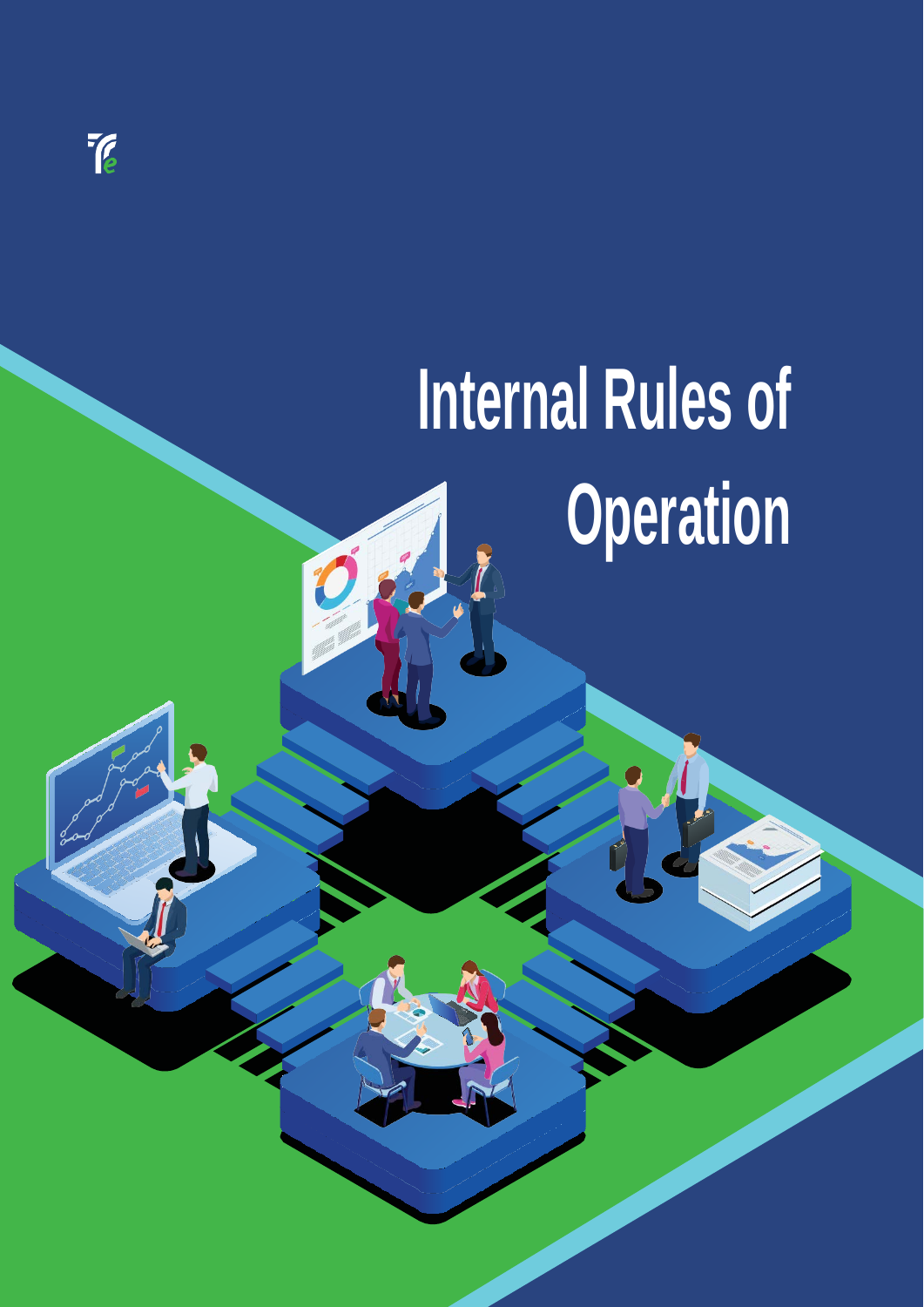

**As amended and approved by virtue of a decision of the Board of Directors**

**Athens, 2021**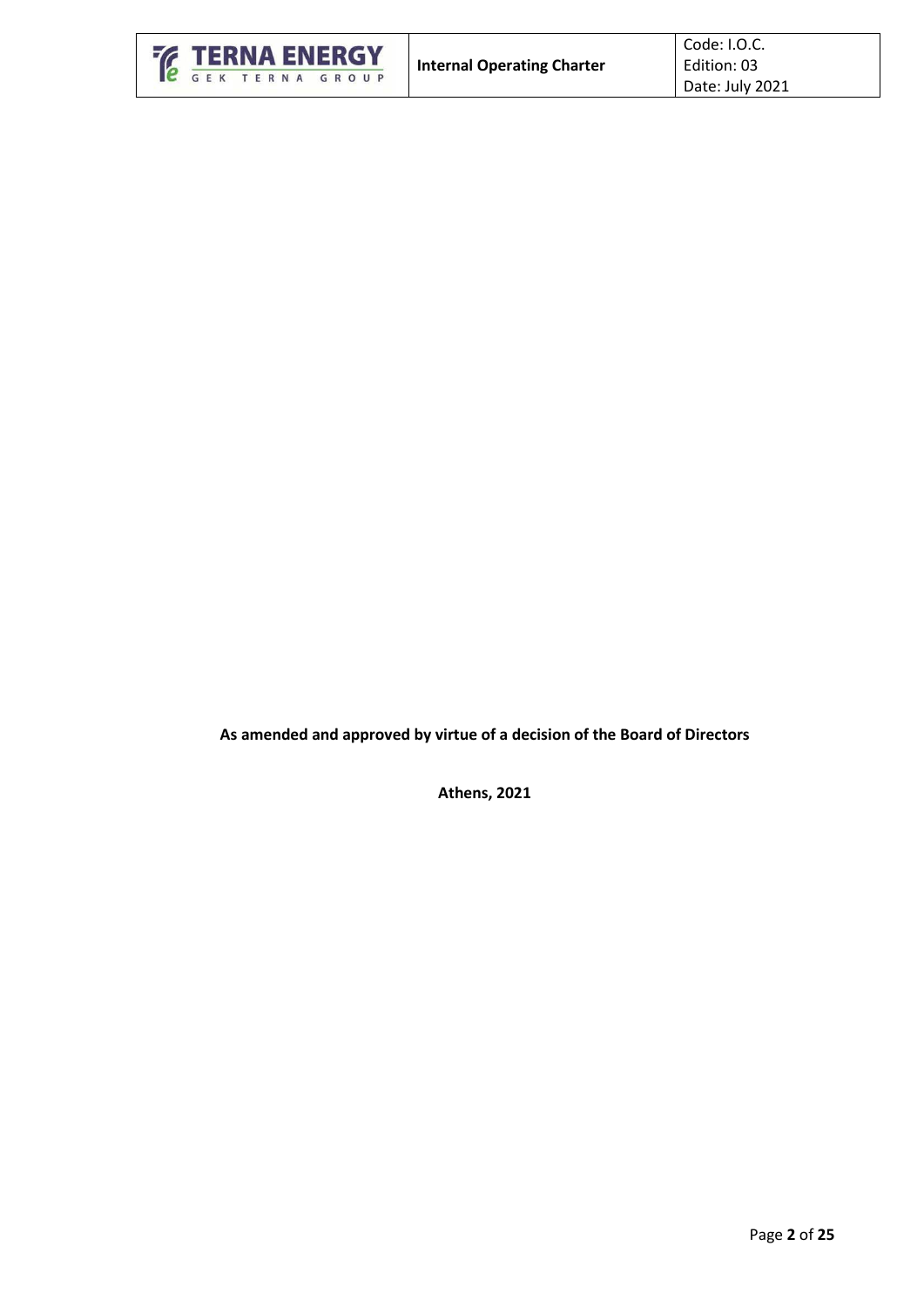

# **Table of Updates & Approvals**

| <b>Edition</b> | <b>Description</b>     | <b>Effective date</b> |
|----------------|------------------------|-----------------------|
| 01             | Initial Edition        | 22/06/2007            |
| 02             | 1 <sup>st</sup> Review | 02/05/2017            |
| 03             | 2 <sup>nd</sup> Review | 16/07/2021            |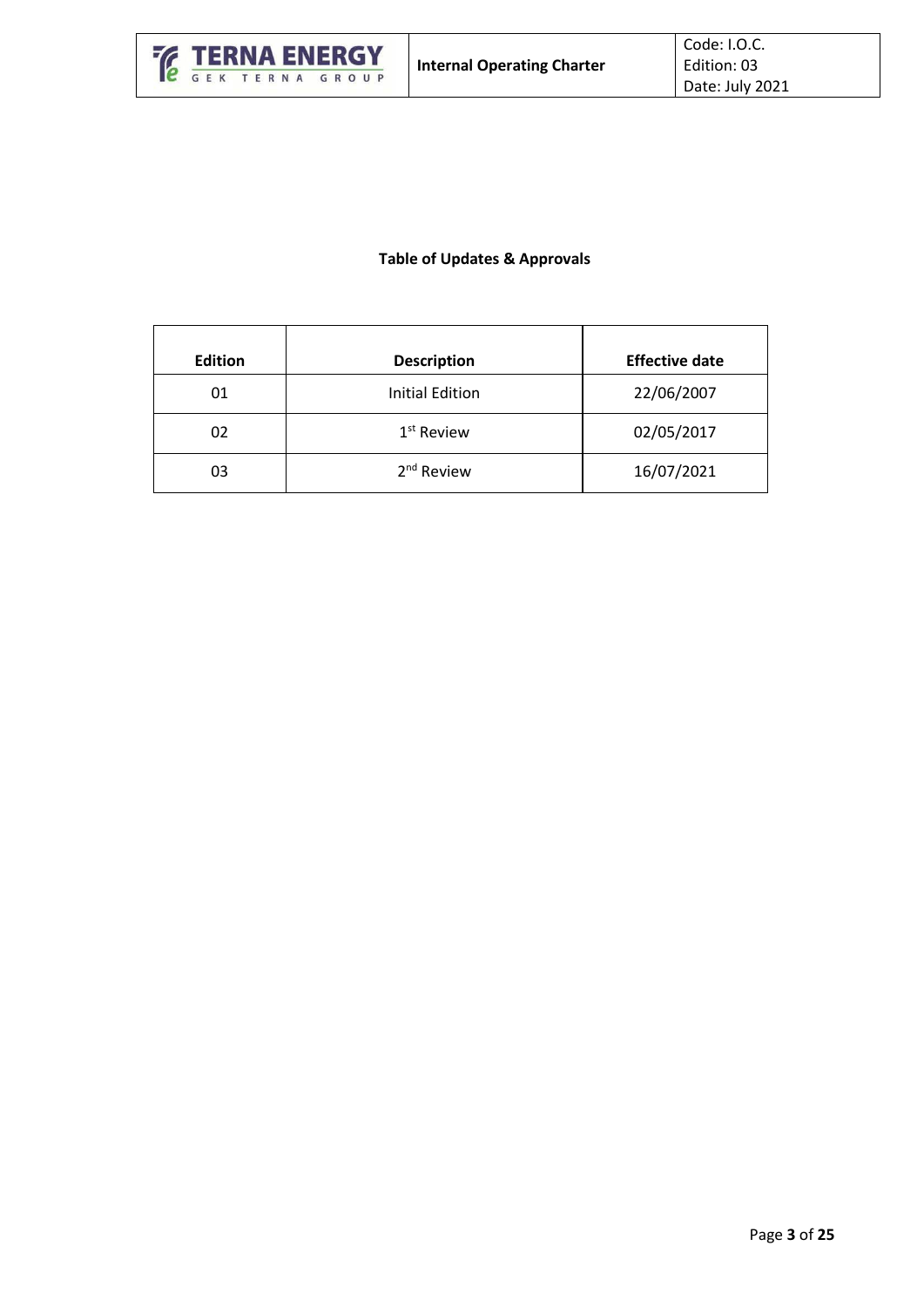

#### **Contents**

| <b>PREAMBLE</b>                                                    | 6  |
|--------------------------------------------------------------------|----|
| <b>CHAPTER I: ORGANIZATIONAL STRUCTURE</b>                         | 8  |
| <b>1. GENERAL MEETING OF SHAREHOLDERS</b>                          | 8  |
| <b>2. GENERAL ORGANIZATIONAL STRUCTURE</b>                         | 8  |
| <b>CHAPTER II: MANAGEMENT</b>                                      | 11 |
| <b>BOARD OF DIRECTORS</b><br>2.                                    | 11 |
| 3. EXECUTIVE COMMITTEE                                             | 11 |
| 3. COUNCILS AND COMMITTEES                                         | 11 |
| <b>3.1 AUDIT COMMITTEE</b>                                         | 12 |
| 3.2 NOMINATIONS COMMITTEE                                          | 12 |
| 3.3 REMUNERATION COMMITTEE                                         | 12 |
| 3.4 INVESTMENT COMMITTEE                                           | 12 |
| 3.5 ESG COMMITTEE                                                  | 12 |
| <b>CHAPTER III: GENERAL DIVISIONS - DIVISIONS</b>                  | 14 |
| <b>1. GENERAL DIVISION OF OPERATION</b>                            | 14 |
| 2. GENERAL DIVISION OF ACTIVITIES OF GREECE                        | 14 |
| <b>3. GENERAL DIVISION OF TRADE</b>                                | 14 |
| 4. GENERAL DIVISION OF ACTIVITIES OF AMERICA                       | 14 |
| 5. GENERAL DIVISION OF ACTIVITIES IN EUROPE AND IN OTHER COUNTRIES | 15 |
| <b>6. GENERAL DIVISION OF CONCESSIONS</b>                          | 15 |
| <b>7. DIVISION OF FINANCIAL AND ADMINISTRATIVE SERVICES</b>        | 15 |
| <b>8. DIVISION OF FINANCIAL SERVICES</b>                           | 15 |
| <b>CHAPTER IV: INDEPENDENT SERVICES - DEPARTMENTS</b>              | 16 |
| 1. INTERNAL AUDIT UNIT                                             | 16 |
| <b>2. LEGAL DEPARTMENT</b>                                         | 16 |
| <b>3. REGULATORY COMPLIANCE OFFICER</b>                            | 16 |
| <b>4. RISK MANAGEMENT OFFICER</b>                                  | 17 |
| 5. QUALITY - HEALTH & SAFETY - ENVIRONMENT DEPARTMENT              | 18 |
| <b>6. DATA PROTECTION OFFICER</b>                                  | 18 |
| 7. LABORATORY OF WIND MEASUREMENTS                                 | 19 |
| <b>8. COMMUNICATION DIVISION</b>                                   | 19 |
| 9. CORPORATE SOCIAL RESPONSIBILITY DEPARTMENT (CSR)                | 19 |
| 10. INVESTORS RELATIONS AND SHAREHOLDERS SERVICES OFFICE           | 19 |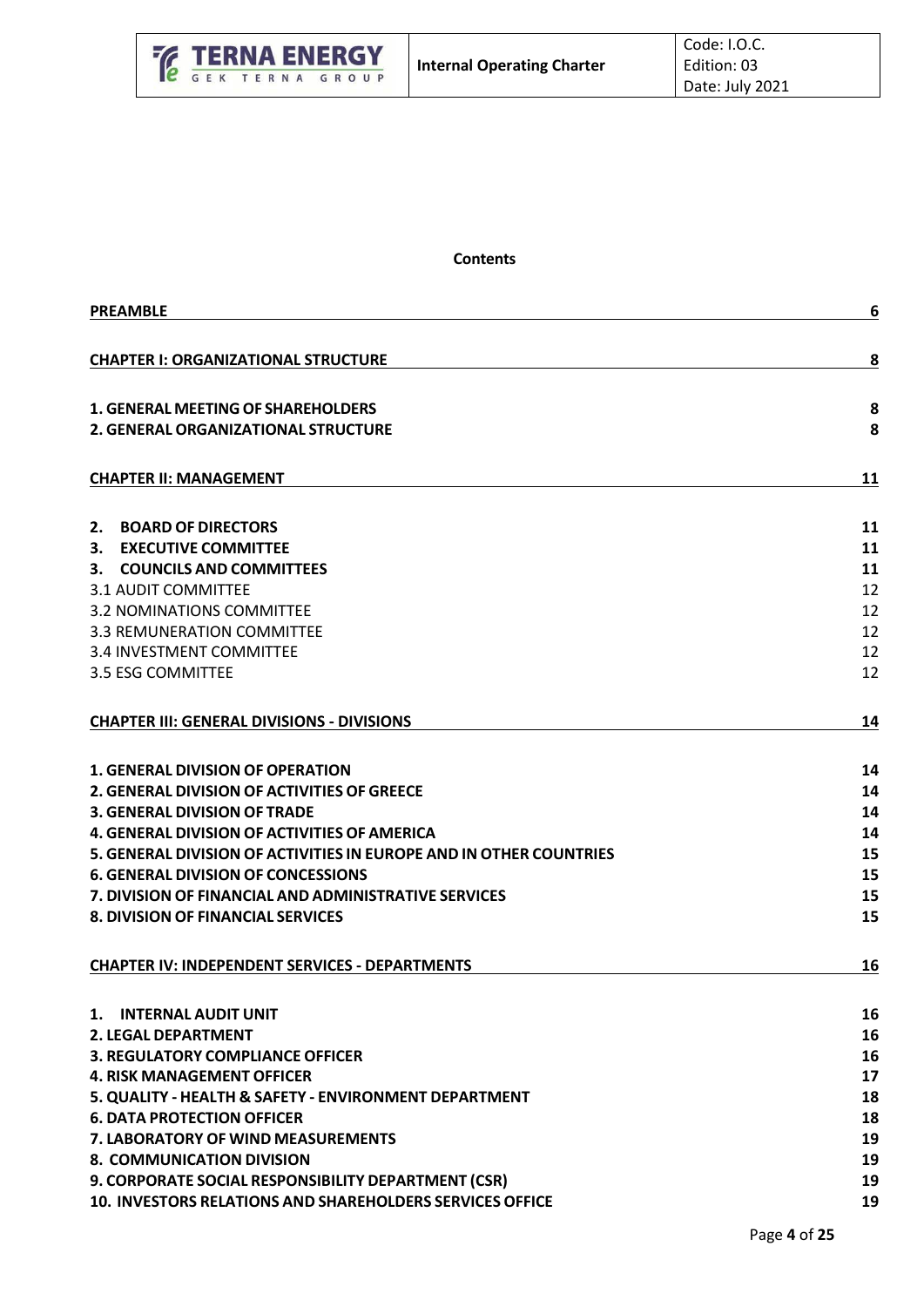

| <b>CHAPTER V: CODES, POLICIES AND PROCEDURES</b>            | 20       |
|-------------------------------------------------------------|----------|
| <b>1. CODE OF CORPORATE GOVERNANCE</b><br>2. CODE OF ETHICS | 20<br>20 |
| 3. POLICIES & PROCEDURES                                    | 21       |
| 3.1 TABLE OF POLICIES AND PROCEDURES                        | 21       |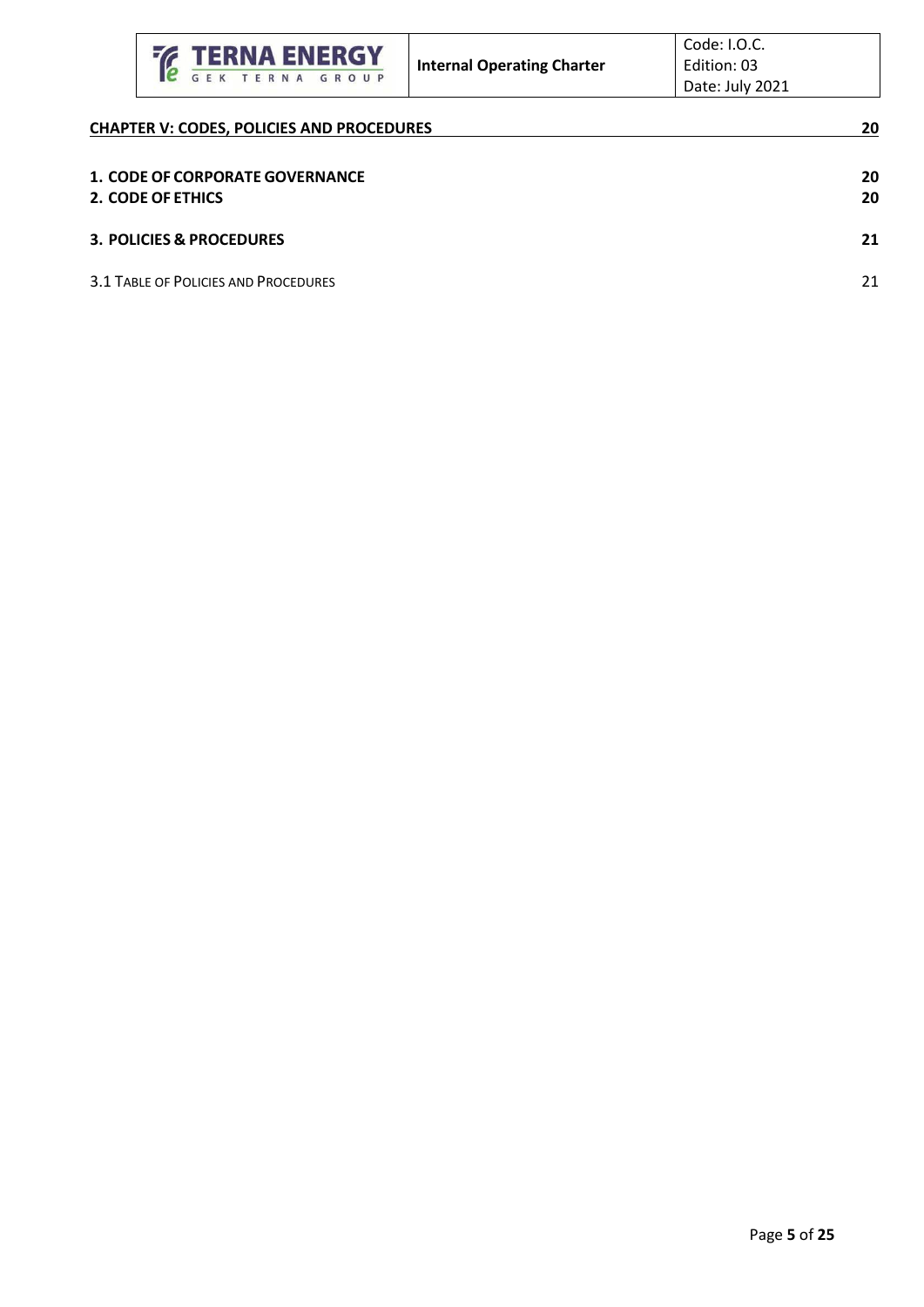# **Preamble**

<span id="page-5-0"></span>TERNA ENERGY SA (hereinafter the "Company") is currently the leading company in its field in our country, while successfully continuing the effort to expand abroad. The Company, based on the expertise, the knowhow and the dedication of its executives, is growing rapidly and is gaining a larger market share every day, contributing to the economic development of the country and offering secure jobs. At the same time, the Company, using and utilizing cutting-edge technologies, offers financially modern and optimal services to the citizens.

TERNA ENERGY SA currently is ready to respond to the challenges of the 21st century, to integrate new data in the energy market, to adapt to the new technological conditions, to contribute to the improvement of the environment and to offer better services focusing on humans.

The vision for sustainable development has a central position to its strategy. At the Company, we believe in the priority that green energy has for sustainable development. We believe that energy has great importance for our society, and we want to contribute to creating a sustainable energy future by increasing the use of Renewable Energy Sources (RES). TERNA ENERGY SA seeks to obtain a significant position in the whole range of the RES chain of projects, from development to energy production, having activity in a range of technologies, with a strong presence in Greece and internationally.

The priorities of the Company are the following:

• The significant increase of installed power.

• The strengthening of its leadership position in Greece and the strengthening of its international presence.

• Having activities in a wide range of technologies. Maintaining a leading position in the wind energy and expansion in hydroelectric, solar and biomass.

• Utilization of the Group's capabilities in the value chain of RES with the development of experience in the construction of submarine power transmission cable networks, energy storage with pump storage and battery packs.

The development of the Company and the new activities and initiatives it undertakes require: (a) a modern Internal Rules of Operation that will clearly describe the internal operating rules of the Company, as well as a detailed Manual of Procedures.

TERNA ENERGY SA applies, at the same time, a modern model of Corporate Governance according to international standards and best practices, with special emphasis on the transparency of financial management, considering the reliability as a basic condition for its maximization value of the business and consequently the value of the share.

The present Internal Rules of Operation describes the basic principles according to which the Company is organized, operating and managed. The provisions of the Company's Articles of Association have been taken into account, the regulatory framework of the principles of the Hellenic Corporate Governance Code issued by the HCGC and adopted by the Company, the principles of Corporate Governance, the decisions of the Hellenic Capital Market Commission, special laws concerning companies listed on stock exchanges and other internal regulations, circulars and instructions, as in force today were taken into consideration for the drafting of this Internal Rules of Operation. It records the responsibilities, duties and obligations of each institutionalized body, as provided by the Company's Articles of Association and the current legislation or as it has been established by a decision of the competent body of the Company.

The organizational structure of the Company as shown on the Organizational Chart approved by the decision of the Board of Directors has been taken into consideration for the drafting of the Internal Rules of Operation.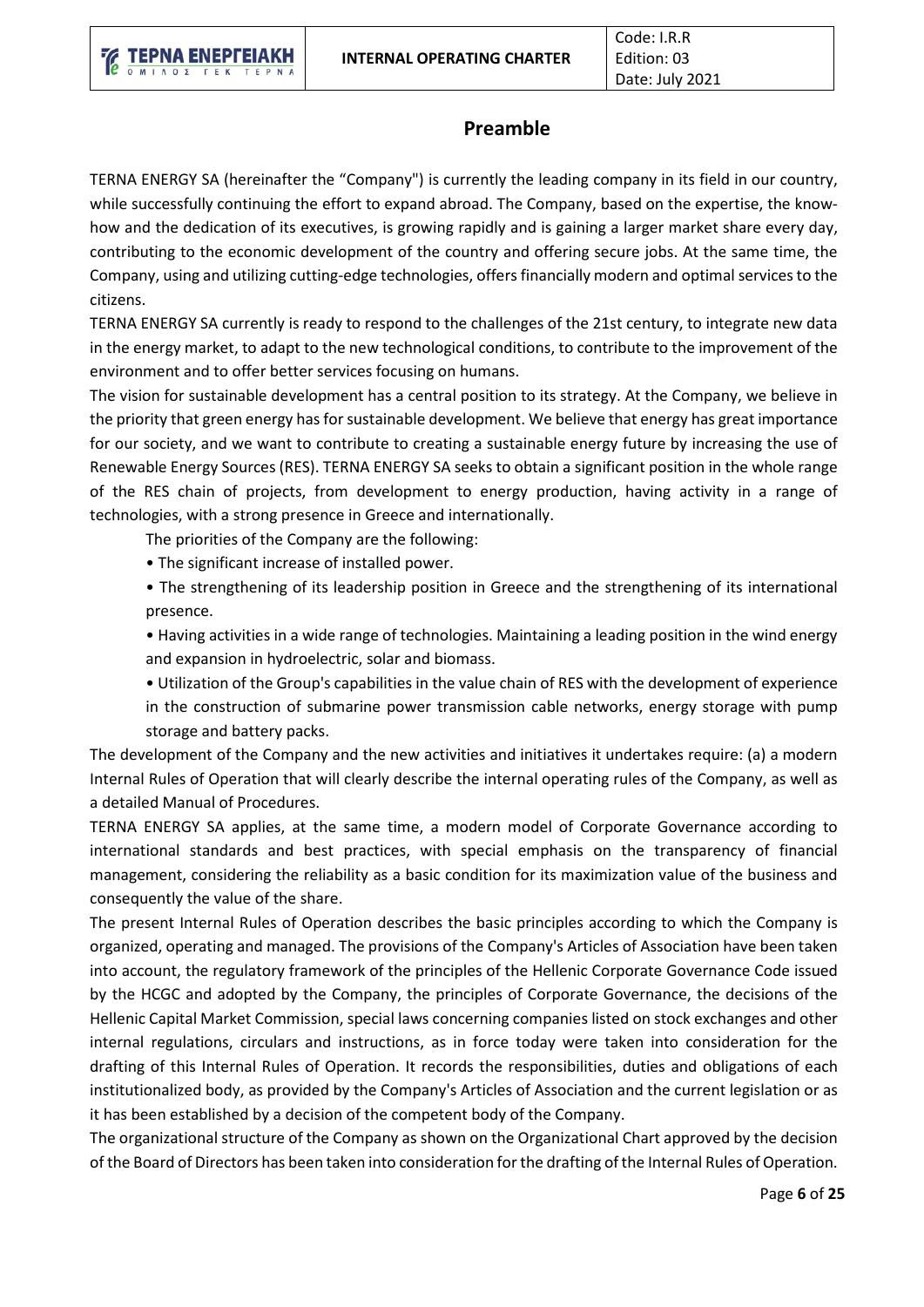É

**O M I A O Z** 

**TEPNA ENEPTEIAKH** 

The Company's strategy was taken into consideration for its structure development, i.e. maintaining the dominant position of the Group, for the Company and its subsidiaries in its field, further development mainly through new activities and expansion of the Group in new geographical areas and abroad.

The Internal Rules of Operation is applied by the members of the Board of Directors, the members of the Committees, the Chief Executive Officer, the Managers, the employees of the Company, who have a dependent employment contract, as well as the partner of the Company, who provide their services on the basis of a contract for the provision of independent services. Provided that any of the above persons have not been explicitly excluded, all of the above are considered by the Internal Rules of Operation as Obliged Persons. The Internal of Operation is applied proportionally to all the subsidiaries of TERNA ENERGY SA, except for the important subsidiaries that have their own internal Rules of Operation in accordance with the requirements of Law 4706/2020.

The present Internal Rules of Operation was approved and entered into force by virtue of decision XX/07/2021 of the Board of Directors of the Company, which is responsible for reviewing and updating it when required.

A summary of the Internal Rules of Operation is published on the Company's website [\(www.terna](http://www.terna-energy.com/)[energy.com\)](http://www.terna-energy.com/).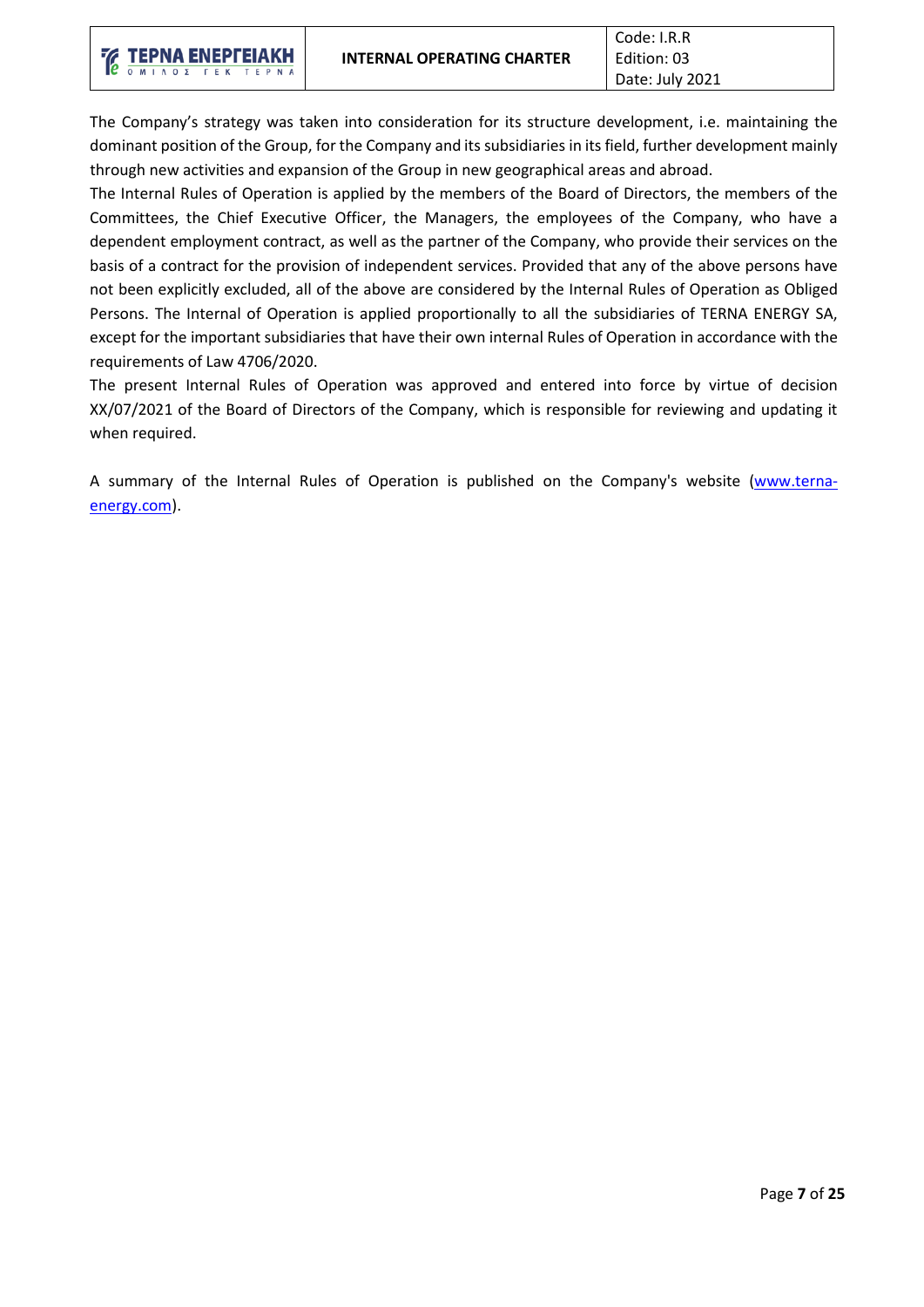

## **CHAPTER Ι: ORGANIZATIONAL STRUCTURE**

<span id="page-7-0"></span>The Organizational Structure of the Company is designed taking into account its operational needs, as well as the principles of "segregation of duties", in order to ensure good operation, according to its size and in compliance with respective legislative and regulatory requirements.

The Company is organized in General Divisions and Divisions, which are in charge of distinct responsibilities and specific activities. The number, subject and responsibilities of the General Divisions and Divisions are determined or modified by a decision of the Board of Directors, with a corresponding amendment of the Charter, in accordance with the applicable laws and the Company's Articles of Association. The provisions of the Internal Rules of Operation also define and describe the basic responsibilities and duties of the Obliged Persons under each General Division / Division of the current Organization Chart.

#### **1. GENERAL MEETING OF SHAREHOLDERS**

The General Meeting of Shareholders of the Company is the supreme body that decides on every case concerning the Company. Its legal decisions are always binding.

The General Meeting of Shareholders is the only competent body to decide, among other, on:

- a) Extension of the duration, merger or dissolution of the Company, conversion, split, revival.
- b) Amendment of the articles of association.
- c) Issuance of a loan by bonds of any form other than a common bond loan.
- d) Election of members of the Board of Directors.
- e) Election of auditors.
- f) Appointment of liquidators.
- g) Distribution of annual profits.

h) Approval of the annual accounts (annual financial statements) and release of the members of the Board of Directors and the Auditors from any responsibility.

#### **2. GENERAL ORGANIZATIONAL STRUCTURE**

The Organizational Structure of the Company at the level of General Divisions / Divisions is presented in the figure that follows. In each segment or segments of the market, where the Company or a subsidiary of the Company is activated, through which the statutory purpose of TERNA ENERGY SA is implemented, there is an organizational unit that serves it. These organizational units operate as Profit Centers and constitute the Business Units of the Company in Greece and abroad. The organizational units whose mission is the service and support of the Profit Centers and the Management, operate as Cost Centers and constitute the Central Units of the Company.

The organizational structure and operational organization of the Company must ensure adequate decentralization of decisions, in order to achieve the following:

- the implementation of the business objectives set by decisions of the Board of Directors,
- the speed and correctness of decisions making, as well as their effective implementation,
- the flexibility, adaptability and prompt response to market demands and pressures,
- the specialization and quality of services of each specific market segment,
- the initiative, the pursuit of innovations and the development of new markets,
- the clear distinction of roles and responsibilities, as well as the limits of responsibility,
- the full utilization and the best possible distribution of administrative responsibilities to the members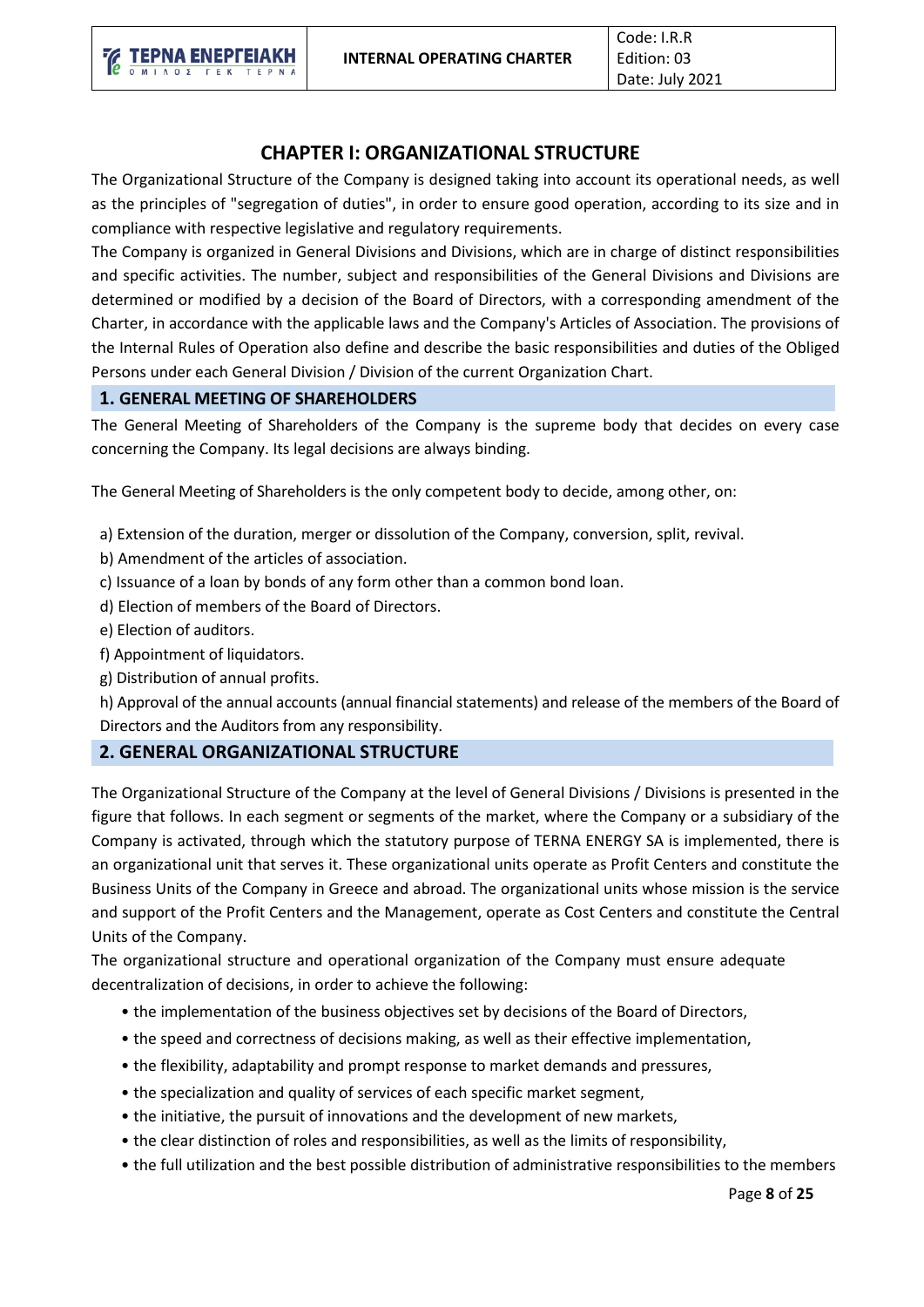of the Board of Directors and Managers,

**TEPNA ENEPFEIA** 

• ensuring the implementation of principles, rules, procedures and decisions and the control of the effectiveness of their implementation.

The decisions taken in the Company can be divided into two major categories: strategic and operational. Strategic decisions are those that concern the formulation of medium-term and medium-long-term strategy, setting of goals, methods and procedures, allocation of resources at Company level, their long-term commitment, methods of competition, the route of development, strategic alliances and general policies, effective implementation of internal and external control systems, in order to maximize the benefits for the Company. Operational decisions concern the implementation of strategic decisions.

Strategic decisions are not decentralized but remain with the Management of the Company.

Functional decisions are decentralized to the lowest hierarchical levels.

At the level of Management decisions are also taken regarding the approval of the basic sizes of the annual and long-term action plans of the various operational and central (executive and support) units.

The implementation of the decentralization of the Company requires the configuration of policies, action plans and budgets that will bind the Management and the heads of the organizational units, which compose the structure of the Company.

The basic philosophy of decentralization consists of the following:

- the assignment of specific administrative responsibilities to members of the Board of Directors, who already have executive responsibilities in the organization chart of the Company and to Executives,
- the weakening of the prudential bureaucratic controls of the actions and the strengthening of the audits of the results,
- the strengthening of the power and responsibility of the Executives.

The General Organizational Structure of the Company is presented in the following diagram.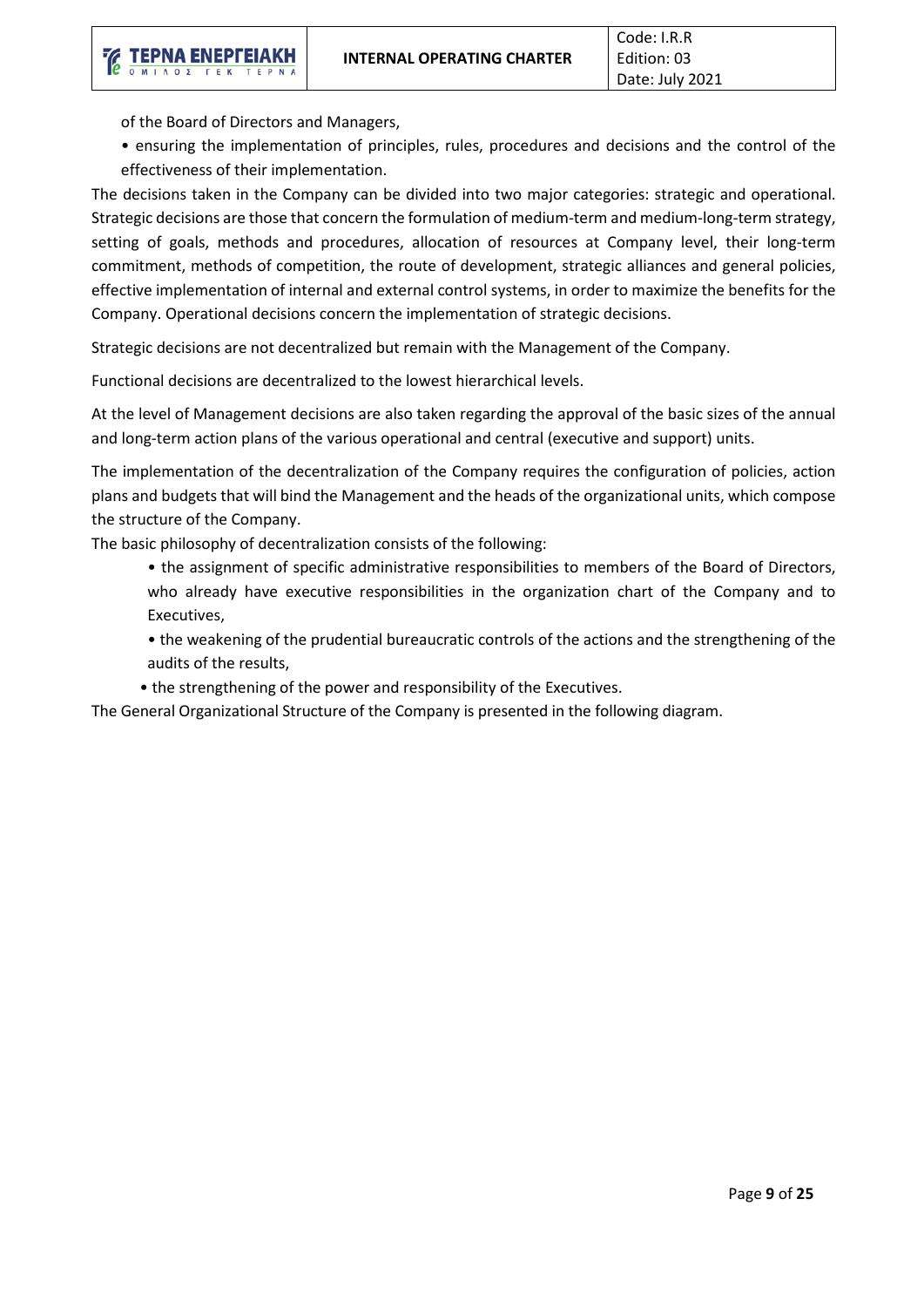



Page **10** of **25**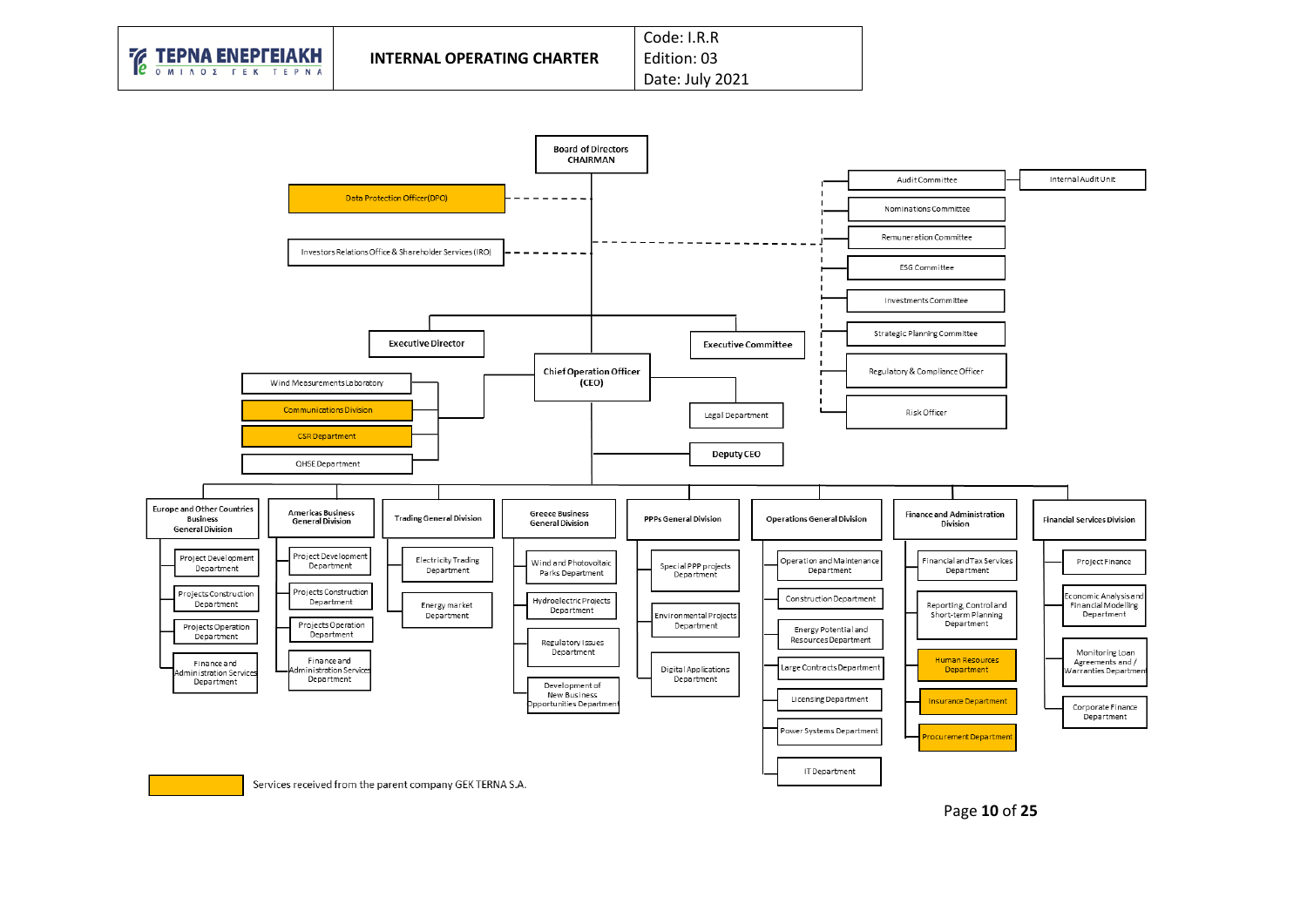## **CHAPTER II: MANAGEMENT**

<span id="page-10-0"></span>The composition, the manner of convening and operation, as well as the activity of the Board of Directors of the Company and the responsibilities of its members are determined by the Company's Articles of Association, the Rules of Operation of the Board of Directors and the provisions of applicable law, to which it refers.

## **1. BOARD OF DIRECTORS**

The general management of the Company belongs to the Board of Directors, which is responsible for deciding on any action concerning the Company's Management, having as a permanent basis the defense of the general corporate interest.

The Board of Directors, as a collective body, manages the Company and its affairs, taking the necessary decisions on all matters falling within its competence under the Company's Articles of Association, the decisions of the General Meeting and the relevant legislation. It is liable towards the General Meeting of Shareholders to secure their interests and for the overall efficiency and operation of the Company. It decides on all corporate matters, except those for which, based on the legal framework and the Articles of Association of the Company, the General Meeting of Shareholders is responsible to decide.

The operation and responsibilities of the Board of Directors are described in its Rules of Operation.

## **2. EXECUTIVE COMMITTEE**

An Executive Committee may also be established by virtue of a decision of the Board of Directors, which assigns to it certain powers or duties of the Board of Directors. In this case, the composition, responsibilities, duties and way of decision-making of the Executive Committee, as well as any matter concerning its operation are regulated by the decision of the Board of Directors regarding its establishment.

Pursuant to a relevant decision of the Board of Directors, an Executive Committee was set up to which specific responsibilities were assigned. The operation and responsibilities of the Executive Committee are described in detail in its Rules of Operation.

#### **3. COUNCILS AND COMMITTEES**

The Board of Directors has the ability to establish collective bodies of temporary or permanent character, whenever it considers it necessary, to strengthen the organizational structure of the Company and to facilitate the achievement of its business objectives.

The Councils or Committees are advisory bodies of the Management and process issues that relate, among others, to the following:

- the processing of the strategies and general policies of the Company,
- the defining of the broad guidelines for the annual action plan,
- the preparation of suggestions to the Management to make important decisions,
- the information on the effectiveness of the Company's operation,
- the submission of proposals for the development policy and the necessary actions and steps to claim new projects and strategic communication with customers, partner companies, designers, suppliers, etc.
- the submission of proposals for the improvement of the organizational structure of the Company and of its subsidiaries,
- the proposal to establish criteria and rules for staff evaluation,
- the research regarding the development of new areas of activity.

Each collective body is a key link between the Management that sets goals and the executive mechanism that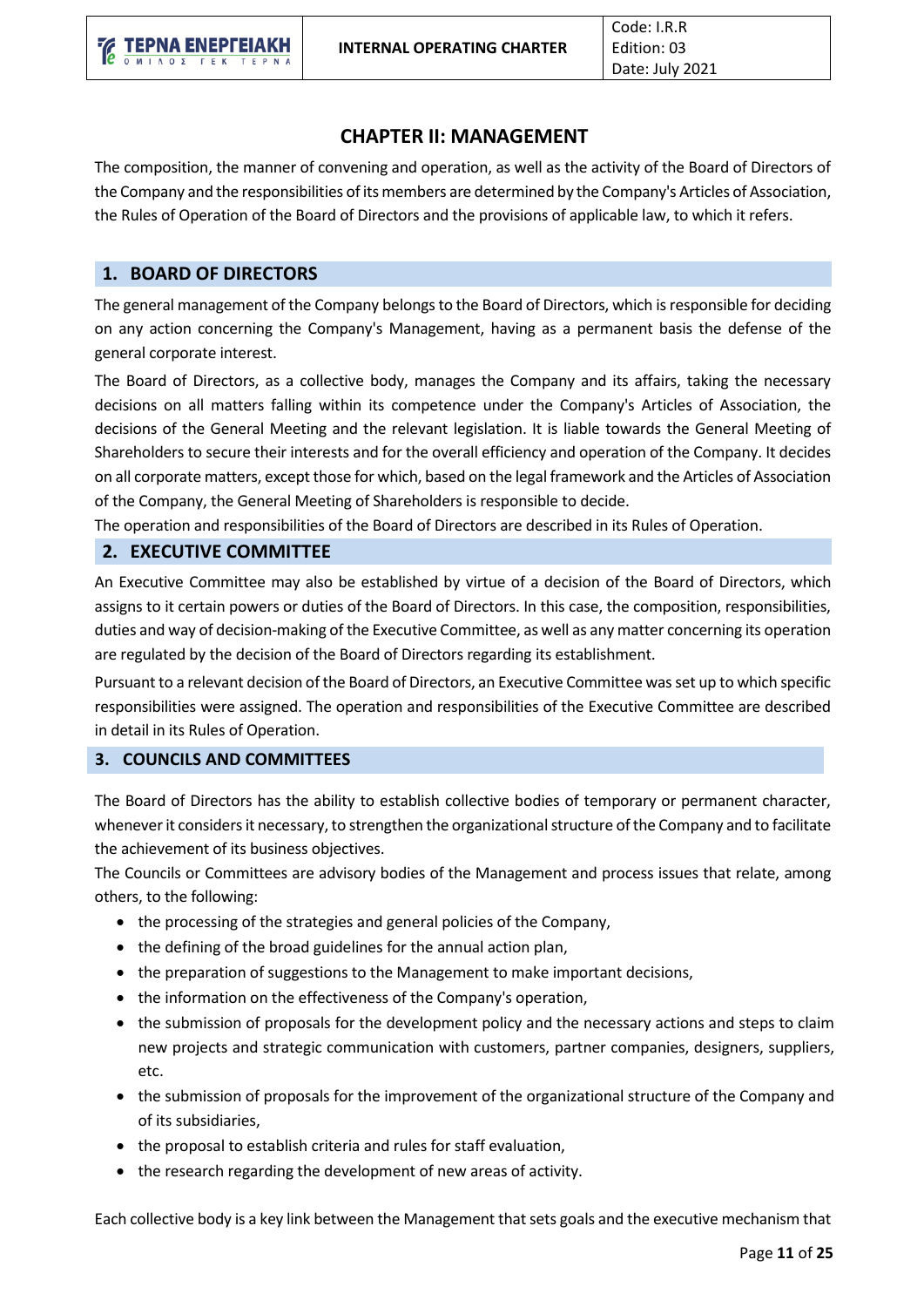is called to achieve them. The issues processed by each collective body are defined by decisions of the Board of Directors.

The main mission of each collective body is the proposal for the implementation of preventive and / or corrective measures for any important issue which the Company deals with, as well as the systematic communication, mutual information and team cooperation between the executives who constitute the top and senior Management of the Company.

## <span id="page-11-0"></span>**3.1 AUDIT COMMITTEE**

The Audit Committee consists of at least three (3) members. The Audit Committee includes Non-Executive members of the Board of Directors or members elected by the General Meeting of the Company's shareholders. The members of the Audit Committee as a whole have sufficient knowledge in the field in which the Company operates and are in the majority Independent of the Company, within the meaning of the provisions of article 9 of law 4706/2020, as applicable. The Chairman of the Audit Committee is appointed by its members and is Independent. At least one member of the Audit Committee is a certified auditor in suspension or retired or has sufficient knowledge of auditing and accounting.

The Rules of Operation of the Audit Committee is posted on the Company's website and describes in detail the operation and responsibilities of the Committee.

## <span id="page-11-1"></span>**3.2 NOMINATIONS COMMITTEE**

The Nominations Committee consists of at least three (3) non-executive members of the Board of Directors, in the majority independent. The independent-non-executive member of the Board is appointed Chairman of the Committee.

The Nominations Committee has Rules of Operation posted on the Company's website, that describe in detail the operation and responsibilities of the Committee.

## <span id="page-11-2"></span>**3.3 REMUNERATION COMMITTEE**

The Committee consists of at least three (3) Non-Executive Members, who exercise sufficient and independent judgment over remuneration policies and practices. The majority of the Members of the Committee must be independent non-Executive Members of the Board.

The Remuneration Committee has Rules of Operation posted on the Company's website, that describe in detail the operation and responsibilities of the Committee.

#### <span id="page-11-3"></span>**3.4 INVESTMENT COMMITTEE**

The Investment Committee (I.C.) consists of at least four (4) members of the Board of Directors, up to two (2) executive and up to two (2) non-executive.

The main responsibilities of the Committee are, among others: ensuring that new investments are in line with the approved strategy of the Company or that they consist new decisions, which are approved by the Board of Directors, the general evaluation of the return on investments made, the examination of new investments and submission of relevant proposal to competent bodies of the Company / to the Board of Directors of the Company and the examination of specific divestments.

The Committee has Rules of Operation that describe in detail its operation and responsibilities.

#### <span id="page-11-4"></span>**3.5 ESG COMMITTEE**

The ESG Committee makes recommendations on the strategy, policy, objectives and programs related to Sustainable Development, Corporate Social Responsibility and Corporate Governance. It also collaborates with the Department of Corporate Social Responsibility & Sustainable Development of the Strategic Communication Department for the preparation and monitoring of the Sustainable Development policy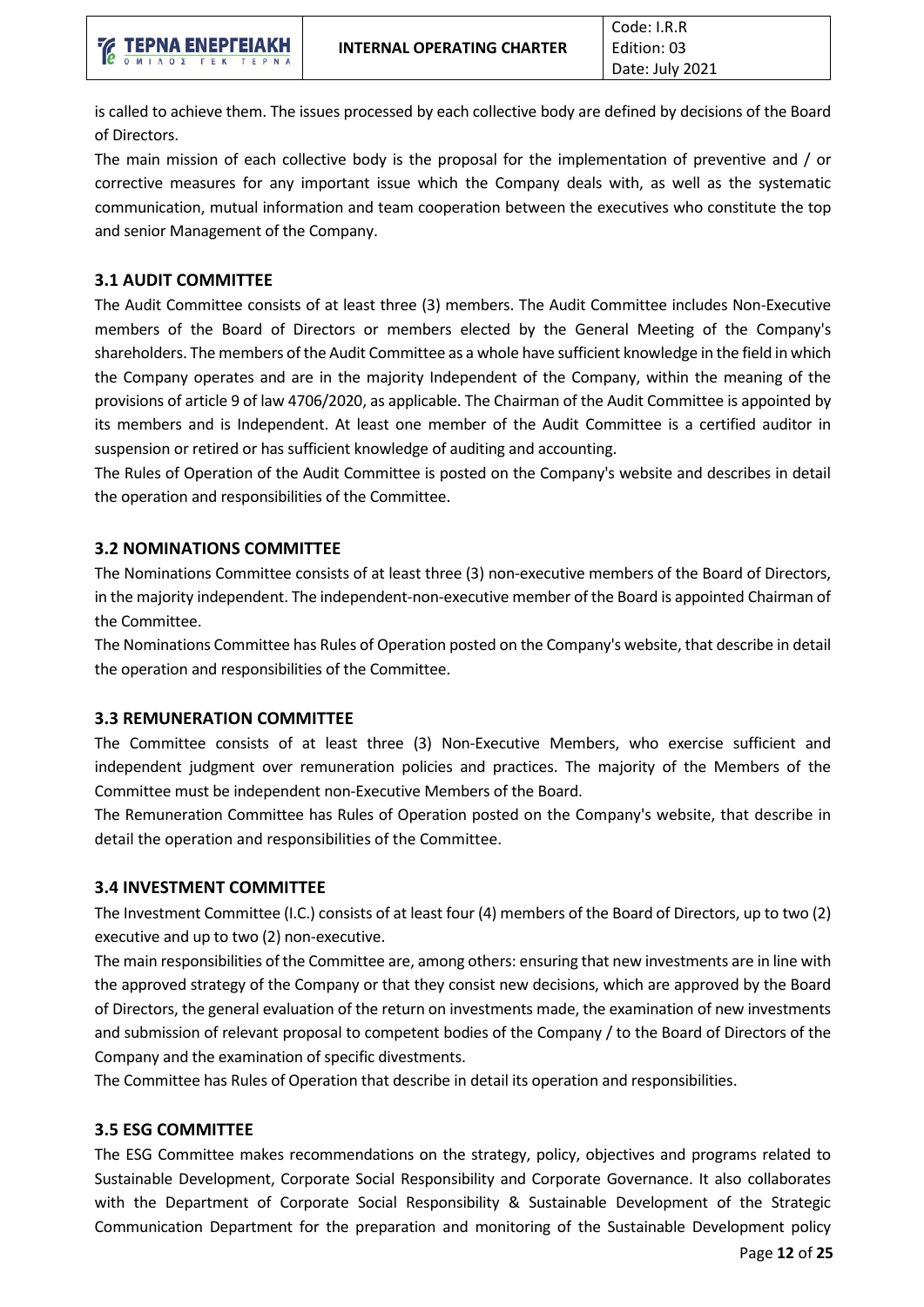

followed by the Company.

The Committee's objective includes monitoring the integration of non-financial factors into business strategy and decision-making, with the aim of keeping the company resilient and ready to manage changes in the environment in which it operates.

The Committee oversees, inter alia, the following: the implementation of the Sustainable Development Policy in all the activities of the Company, the implementation of the Employee Health & Safety Policy, the benefits of health to the employees, the assurance of a healthy and safe working environment, the training and the development of human resources, the preservatio of jobs, the defense of human rights and the response of the Group to emergencies.

The Committee has Rules of Operation that describe in detail its operation and responsibilities.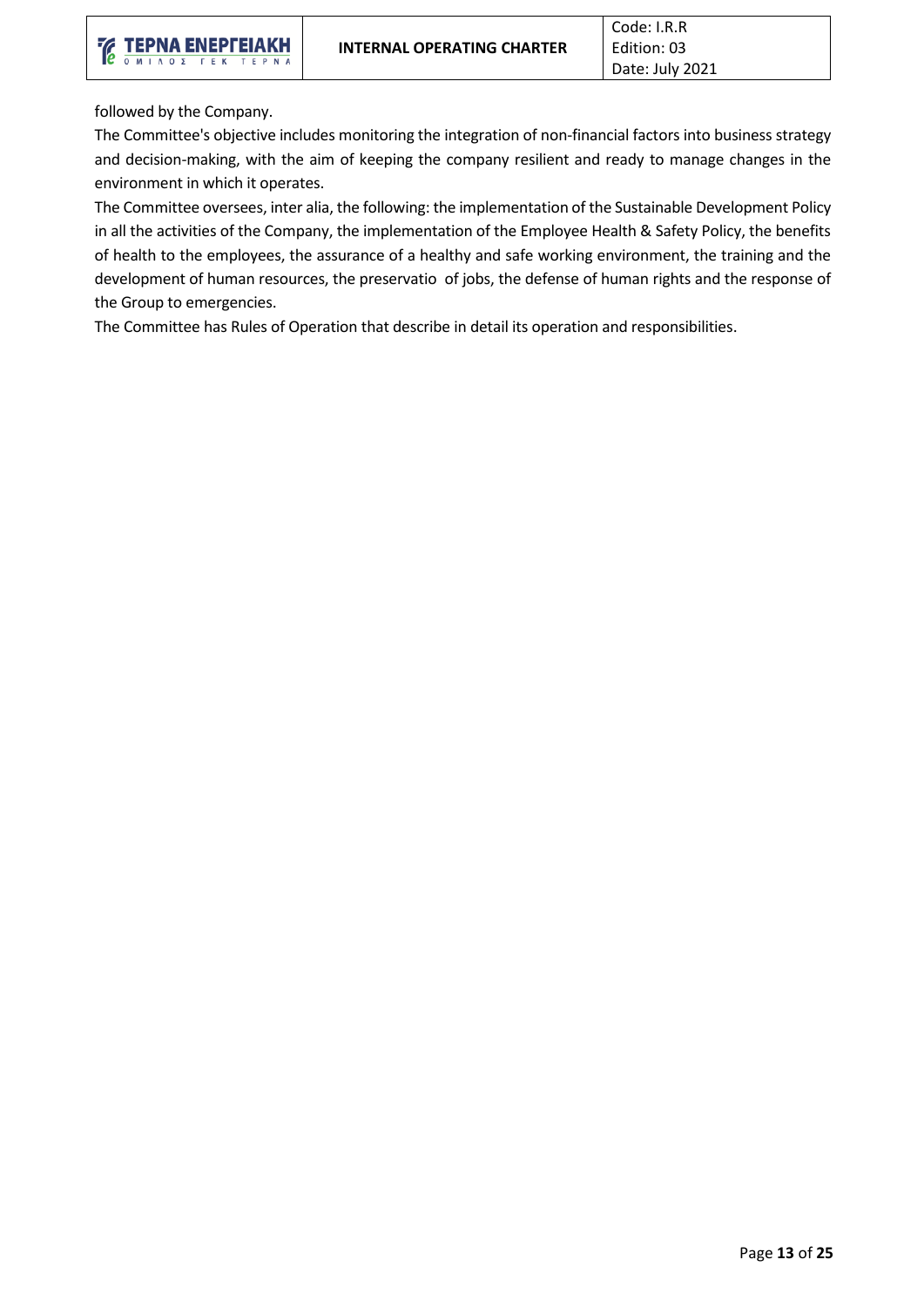# **CHAPTER ΙΙΙ: General Divisions - Divisions**

## <span id="page-13-0"></span>**1. OPERATIONS GENERAL DIVISION**

The Operations General Division coordinates, manages, controls and is responsible for the coordination and smooth operation of the Sectors that belong to it. Its Actions and consequently the actions of its Sectors are supportive to all the activities of the Company. The degree of this interaction is determined each time by the needs of the Project.

The Operations General Division has under its responsibility the Sectors: Operation and Maintenance, Construction, Energy Potential, Large Contracts, Licensing, Power Systems, Information Technology (IT) & Communications. The Operation and Maintenance Department is responsible for the orderly and smooth operation of the Company's facilities that fall within its area of responsibility. The Construction Department is responsible for the construction and / or construction management of Wind and Photovoltaic Parks in Greece. The Energy Potential Department has the responsibility of determining the necessary measurements based on the points determined by the competent Divisions of the Company, as well as the creation of energy potential studies based on the data resulting from the performed measurements. The Procurement Department is responsible for budgeting the cost of key equipment during the development / tender stage of each Project, the execution of key large supplies for the Company such as wind turbines, photovoltaics, cogeneration units, special technological equipment, etc. and the Economic and Technical evaluation of the offers in collaboration with the respective General Division. The Licensing Department is responsible for the initial issuance and timely renewal of all licenses necessary for the development, construction and operation of all Company facilities in Greece. The Power Systems Department is responsible for the preparation, review and approval of the studies required for the construction of the substations integrated in the Company's projects. Prepares the technical specifications and assists in the evaluation of the suppliers / subcontractors under their responsibility as well as their bids. Collaborates with the General Divisions - Construction Sector, for all works related to the installation and connection of the substation. The Information Technology (IT) & Communications Department is responsible for coordinating the Company's IT and telecommunications technology activities, either at headquarters, on construction sites or in any other area of the Company and in relation to the other companies of the Group.

## **2. GREECE BUSINESS GENERAL DIVISION**

The Greece Business General Division coordinates, controls and manages all the Wind / Photovoltaic Parks and Hydroelectric Works, in which the Company participates, independently or through joint ventures / partnerships, etc., in the said geographical area, utilizing to the maximum possible extent the human resources, equipment, expertise, experience and reputation of the Company.

It has under its responsibility the following Sectors: Wind and Photovoltaic Parks, Hydroelectric Works, Regulatory Issues and Development of New Opportunities.

## **3. TRADING GENERAL DIVISION**

The trading General Division coordinates, controls and manages the Electricity Trading and Energy Market sectors.

## **4. AMERICAS BUSINESS GENERAL DIVISION**

The Americas Business General Division coordinates, controls and manages all the operations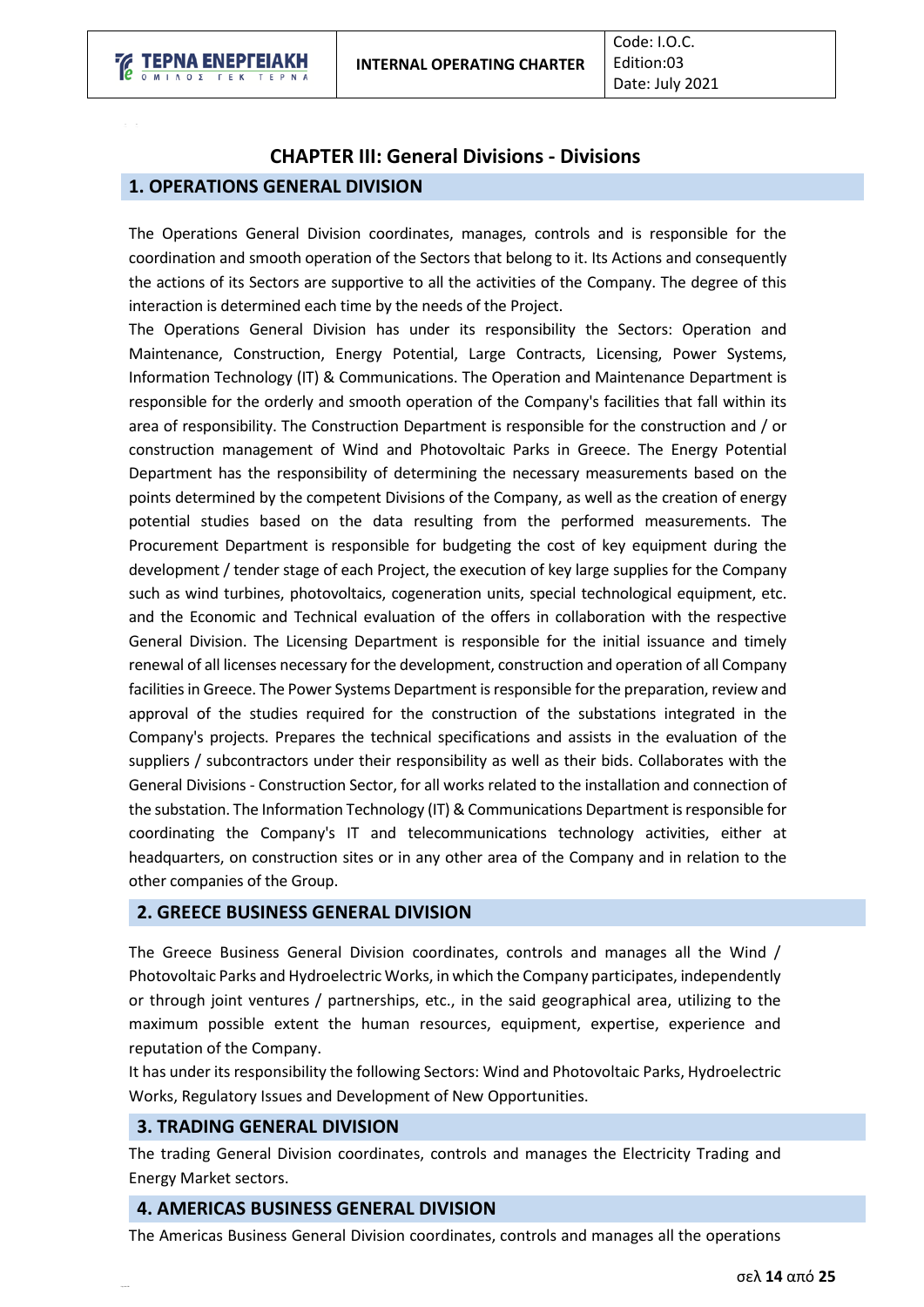in which the Company participates, independently or through joint ventures, in this geographical area, utilizing as much as possible the human resources, equipment, expertise, experience and the reputation of the Company.

It is responsible for the design / development, construction and operation of all the projects of the Company as well as of any other activity carried out by the Company in this geographical area.

It has under its responsibility the Sectors: Development, Construction, Operation and Financial and Administrative Services.

## **5. EUROPE AND OTHER COUNTRIES GENERAL DIVISION**

The Europe and Other Countries General Division coordinates, controls and manages all the operations in which the Company participates, independently or through joint ventures, in this geographical area, utilizing as much as possible the human resources, equipment, expertise, the experience and reputation of the Company.

It is responsible for the design / development, construction and operation of all the projects of the Company as well as any other activity carried out by the Company in this geographical area. It has under its responsibility the Sectors: Development, Construction, Operation and Financial and Administrative Services.

#### **6. PPPs GENERAL DIVISION**

The PPPs General Division is responsible for the development of new PPP projects and / or concessions, as well as for the full monitoring of the existing ones, from the licensing stage to the operation stage. In order to achieve its goals, it collaborates with the central technical, administrative and financial services/ operations of the Company, where required. The General Division of Concessions consists of the following Sectors: A. Sector of Environmental Projects B. Sector of Special Concessions and C. Sector of Digital Applications.

#### **7. FINANCE AND ADMINISTRATION DIVISION**

The Division is responsible for the collection, accounting and control of the financial data of the Company and its subsidiaries, the tasks of the company's accounting department, as provided by the Code of Books and Records, the IFRS and the Greek General Chart of Accounts. It is also responsible for the preparation and publication of interim and annual, financial statements, stand alone and consolidated, in accordance with IFRS, the compliance with all tax obligations of the Company, so that the Company is clear from any tax obligation.

#### **8. FINANCIAL SERVICES DIVISION**

The Division manages issues regarding the financing of the development activities of the Company, securing the necessary financial resources for its investment program and manages issues of loans and cash management.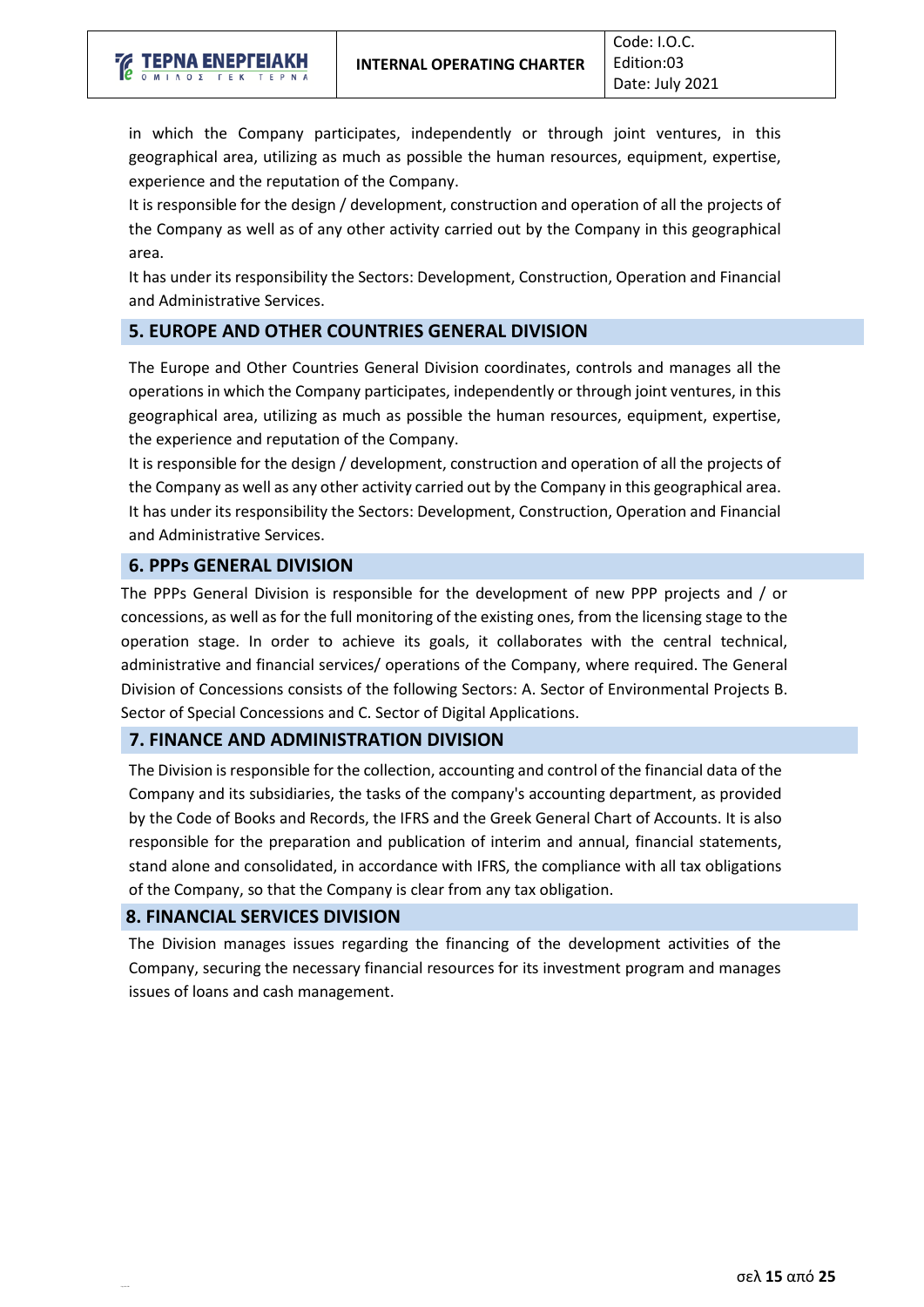## <span id="page-15-0"></span>**CHAPTER IV: INDEPENDENT SERVICES - DEPARTMENTS**

#### <span id="page-15-1"></span>**1. INTERNAL AUDIT UNIT**

The Internal Audit Unit has an independent, objective, assurance, auditing and consulting activity that aims at adding value to the Company by improving corporate operations and processes.

The Internal Audit Unit supports the company in achieving its goals, applying a systematic and prudent approach to evaluating and improving the effectiveness of risk management processes, internal control systems and Corporate Governance.

The Head of the Internal Audit Unit is appointed by the Board of Directors upon the recommendation of the Audit Committee. The responsibilities of the Internal Audit Unit are defined in its Rules of Operation which is approved by the Board of Directors. The Internal Audit Unit reports to the Audit Committee. The Company is obliged to inform the Hellenic Capital Market Commission of any change of the Head of the Internal Audit Unit.

#### **2. LEGAL DEPARTMENT**

The Legal Department is responsible for the prevention and resolution of legal issues that arise during the exercise of the Company's activities. It provides consulting support to the Management and the heads of the organizational units. Its character is both executive and supportive. The Legal Department has advisory authority regarding the legislative-regulatory framework of the Company's operations and has executive authority regarding specific issues of legal nature, which is responsible to handle. The Company has a Legal Department consisting of internal and external partners.

The cooperation with external law offices, law firms, notary offices regarding the handling of individual issues of the Company or of the projects is approved by the Chief Executive Officer or Executive Officer, who has been assigned the relevant competence, following a relevant recommendation by the Chief Executive Officer and of the legal advisor of the company, who are responsible for drafting the relevant agreement for such cooperation.

## **3. REGULATORY & COMPLIANCE OFFICER**

The role of the Regulatory & Compliance Officer is to ensure the Company's compliance with the current legislative and regulatory framework, which governsits business activities and operation. The Regulatory Compliance Officer protects the integrity and reputation of the Company through the creation and implementation of a complete compliance program, which includes prevention, repression and response measures regarding compliance issues.

The Regulatory Compliance Officer has an operational line of reference to the Board of Directors (hereinafter the " BoD"), while administratively it reports to the Chief Executive Officer.

The responsibilities of the Regulatory Compliance Officer include prevention, suppression/ detection and response actions, among which are the following:

- 1. Configuration and establishment of a corporate culture of regulatory compliance.
- 2. Determining the current legislative and regulatory framework and monitoring its amendments, with the assistance of the Legal Department.
- 3. Ensuring effective implementation of compliance policies and procedures.
- 4. Analysis of discrepancies and development of action plans in relation to legislative and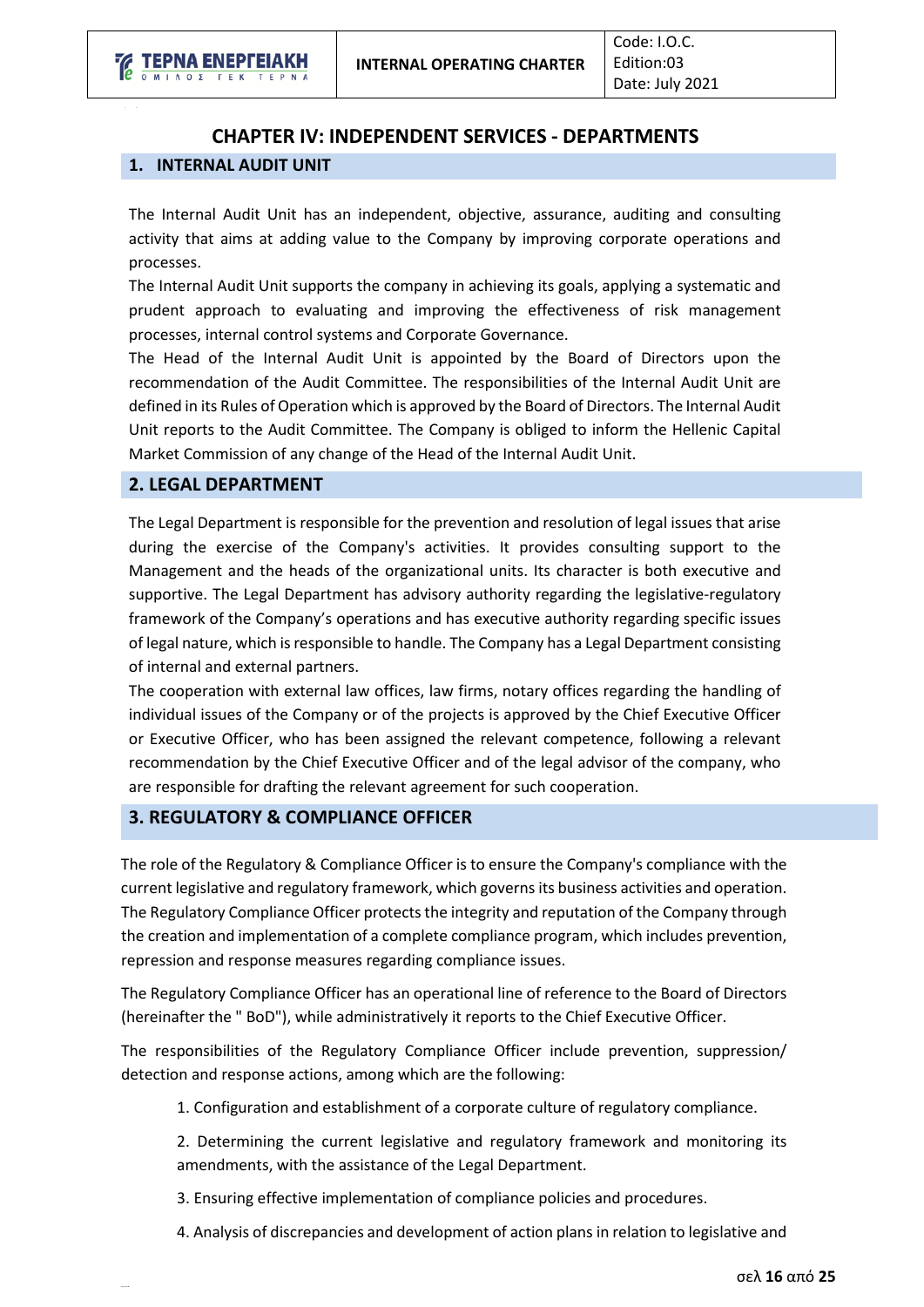regulatory requirements.

5. Assessment of regulatory compliance risks.

6. Submission of proposals for the design and adoption of controls to reduce the risk of regulatory compliance.

7. Development and implementation of an annual regulatory compliance plan and submission for approval to the BoD through the Audit Committee.

8. Continuous information and training of employees on compliance issues.

The Company has developed and maintains a Compliance Management System in accordance with the ISO 19600 Standard.

The above Management System of the Company has been certified by an independent certification body, according to the current version of each standard.

The Regulatory Compliance Officer takes care of the study, implementation, control and updating of the above Management System, in order to optimize the way of organization and operation of the whole Company, with planned and systematic actions and controls or procedures that have already been dully approved regarding the proper, safe, efficient, corporate responsibility and legal operation of the Company.

#### **4. RISK OFFICER**

The role of the Risk Officer is to identify, evaluate and manage the risks faced by the Company.

The Risk Officer ensures that the risks undertaken by the Company's units are in line with the risk appetite and the tolerance limits set and formulated by the management.

The Risk Officer has a functional line of reference to the Board of Directors (hereinafter "the Board of Directors"), while administratively it reports to the CEO.

The responsibilities of the Risk Officer include the risk management framework, risk management and reporting. They include, among them, the following:

1. Formulation of the risk management strategy.

2. Development of methodologies for identification, recording, evaluation, monitoring and management of risks.

3. Categorization of risks, in order to monitor them more effectively.

4. Maintaining an up-to-date risk register.

5. Inherent risk assessment.

6. Evaluation of the adequacy and effectiveness of the safeguards (controls) adopted and implemented by the Company.

7. Residual risk assessment.

8. Development of plans for dealing with residual risks (acceptance, transfer, strengthening of existing checkpoints for further reduction / mitigation).

9. Preparation and submission of regular reports to the Management.

10. Informing the Board of Directors about significant risks and highlighting points that require action.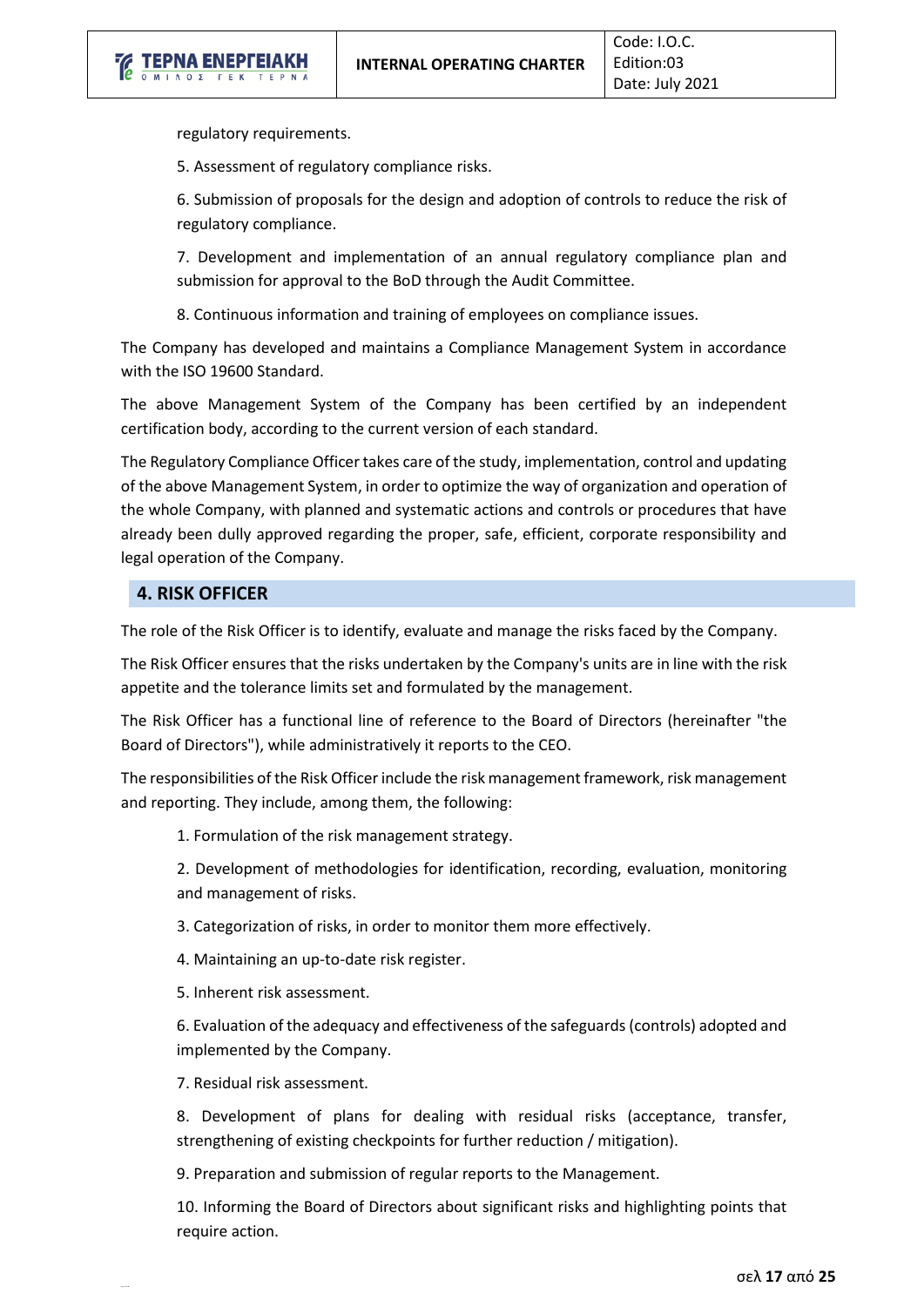#### **5. QUALITY - HEALTH & SAFETY - ENVIRONMENT DEPARTMENT**

The Company has developed and maintains:

- Quality Management System, according to the ISO 9001 standard
- Occupational Health and Safety System, according to the ISO 45001 standard
- Environmental Management System, according to the ISO 14001 standard
- Energy Management System, according to the ISO 50001 standard
- Information Security Management System, according to the ISO 27001 standard
- Management System for Anti Corruption, according to the ISO 37001 standard

The above Management Systems of the Company are certified by an independent certification body, according to the current version of each standard.

The QHSE Department takes care of the study, implementation, compliance control and updating of the above Management Systems in order to optimize the way of organization and operation of the whole Company, with planned and systematic actions and controls or procedures that have already been dully regarding the proper, safe, efficient, corporate responsibility and legal operation of the Company.

#### **6. DATA PROTECTION OFFICER**

The Company has appointed a Data Protection Officer (DPO). The Data Protection Officer facilitates the compliance of the controller and the processor with the provisions of the General Data Protection Regulation (GDPR) and mediates between the various stakeholders (eg supervising Authorities, data subjects).

Its role is non-executive and it does not bear personal responsibility for non-compliance with the General Data Protection Regulation (GDPR).

The Data Protection Officer is responsible for ensuring and being able to prove that the processing is carried out in accordance with the General Data Protection Regulation (GDPR).

In providing its services, the Data Protection Officer has complete independence in providing advice and suggestions.

The Data Protection Officer reports directly to the Board of Directors of the Company.

The Data Protection Officer has the responsibilities of the relevant legislation. His responsibilities include:

1. Informing the Management of the Company and its executives of any legislative and regulatory developments on personal data protection issues.

2. Advising the Company on its obligations arising from GDPR.

3. Regularly training the Company's staff on requirements and personal data protection measures.

4. Monitoring the Company's compliance with the GDPR and other applicable provisions.

5. Indicating cases where an impact assessment is required and participating in the performance of the impact assessment.

6. Working together and collaborating with the Personal Data Department of the GEK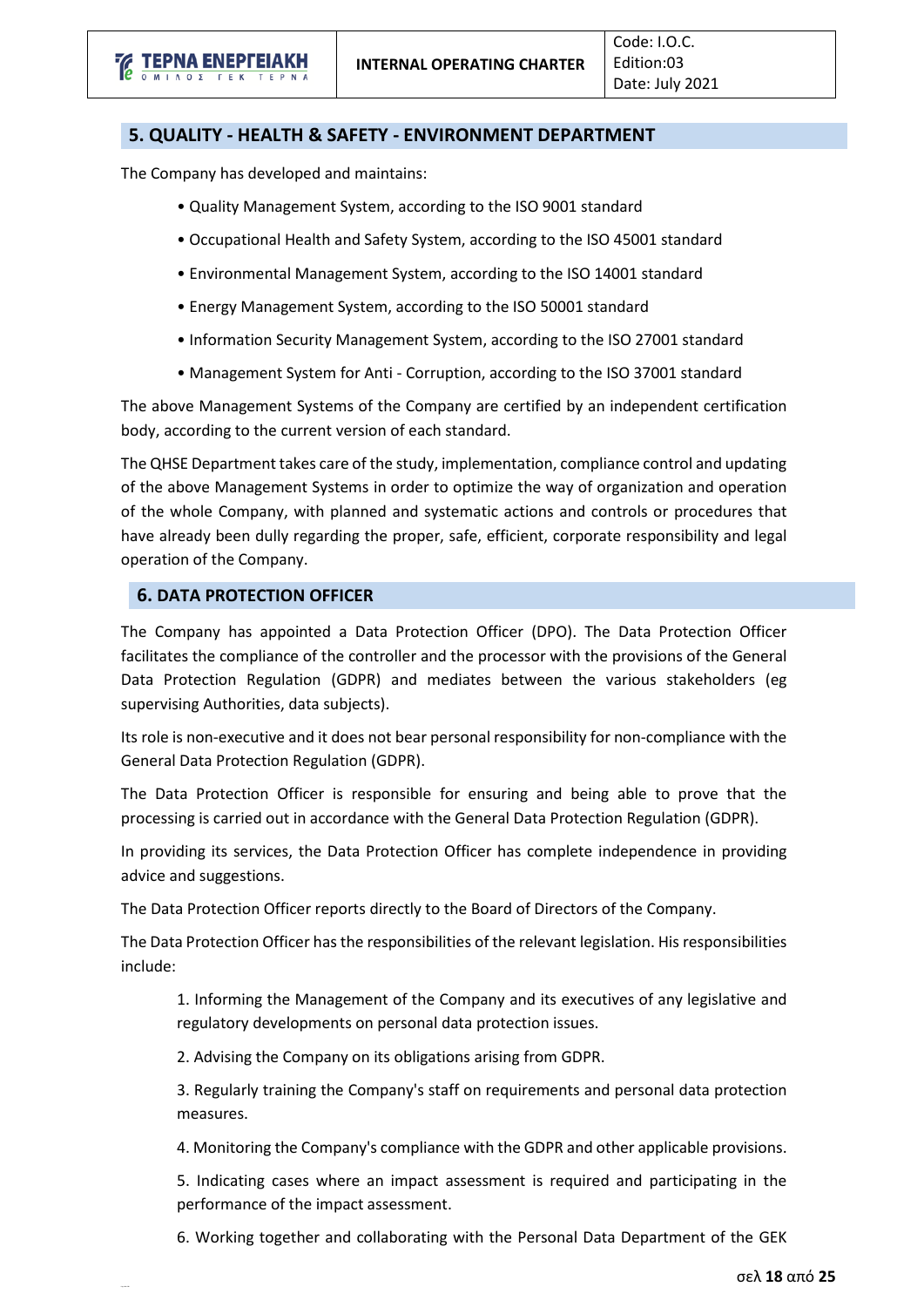TERNA Group.

7. Being the point of contact of the Data Protection Authority (DPA) and any other competent supervisory authority.

#### **7. WIND MEASUREMENTS LABORATORY**

The Wind Measurements Laboratory performs wind measurements on behalf of the Company and third parties throughout Greece at potential wind farm development sites, with the ultimate goal of evaluating the sites and conducting a Test-Measurement Report for the wind farm installation decision. The Laboratory conducts tests based on the requirements of the ELOT EN ISO / IEC 17025 Standard, the needs of its clients, the existing legislative and regulatory framework, the requirements of the organizations that provide recognition, as well as the requirements of the relevant methods. The Laboratory is organized to ensure that its management and staff are free from any internal and external commercial, financial and other pressures and from influence that could adversely affect the quality of its work and is committed to independence and impartiality. of. The Laboratory conducts exclusively Wind Testing and the Quality System covers all its activities and has a certificate with No. 336 (19 March 2007) has been granted to it by the National Accreditation System.

## **8. COMMUNICATIONS DIVISION**

The responsibility of the Directorate is to take care of the Public Relations of the Company and to be responsible for the communication and the contacts with the Media, the clients, partners, suppliers and shareholders.

## **9. CORPORATE SOCIAL RESPONSIBILITY DEPARTMENT (CSR)**

Corporate Social Responsibility is one of the most important sectors for the Company and aims at the balanced handling of the economic, social and environmental impact of its operation. CSR department of the Company is the coordinator of actions. For the fulfillment of its objectives a committee is formed on a case by case basis, which makes all relevant decisions, whose implementation is approved by the BoD or the Chairman or the Managing Directors or the Mandated or the Deputy Managing Director, depending on the financial size and the category of action. Also, each operating function of the Company can establish its own local Committee CSR, with the aim to draft and implement actions plans for local communities.

#### **10. INVESTORS RELATIONS AND SHAREHOLDERS SERVICES OFFICE**

Investors Relations and Shareholders Services Office is responsible for the following:

- The development and maintenance of constructive relations with investment financial bodies, who are interested for the activities and the life of the Group or / and of selected subsidiaries, aiming at the conclusion of partnerships – alliances of special financial purpose, wider strategic or / and investment character, in close cooperation with the Management of the Company.
- Excellent services and constant communication with investors-shareholders of the Company by providing or appropriate information and support to their related needs.
- Company Compliance to the provisions of Corporate Governance Principles regarding Investors Relations and Shareholders Services Office and the Corporate Announcements Department, in cooperation with the organizing units which provide related information and support, such as the Finance Directorate for the provision of financial information and reports.
- Timely collection and publication of the financial Statements of the Group.
- Keeping of the Shareholders Book and communication with the competent offices of the Stock Exchange for all issues related to it.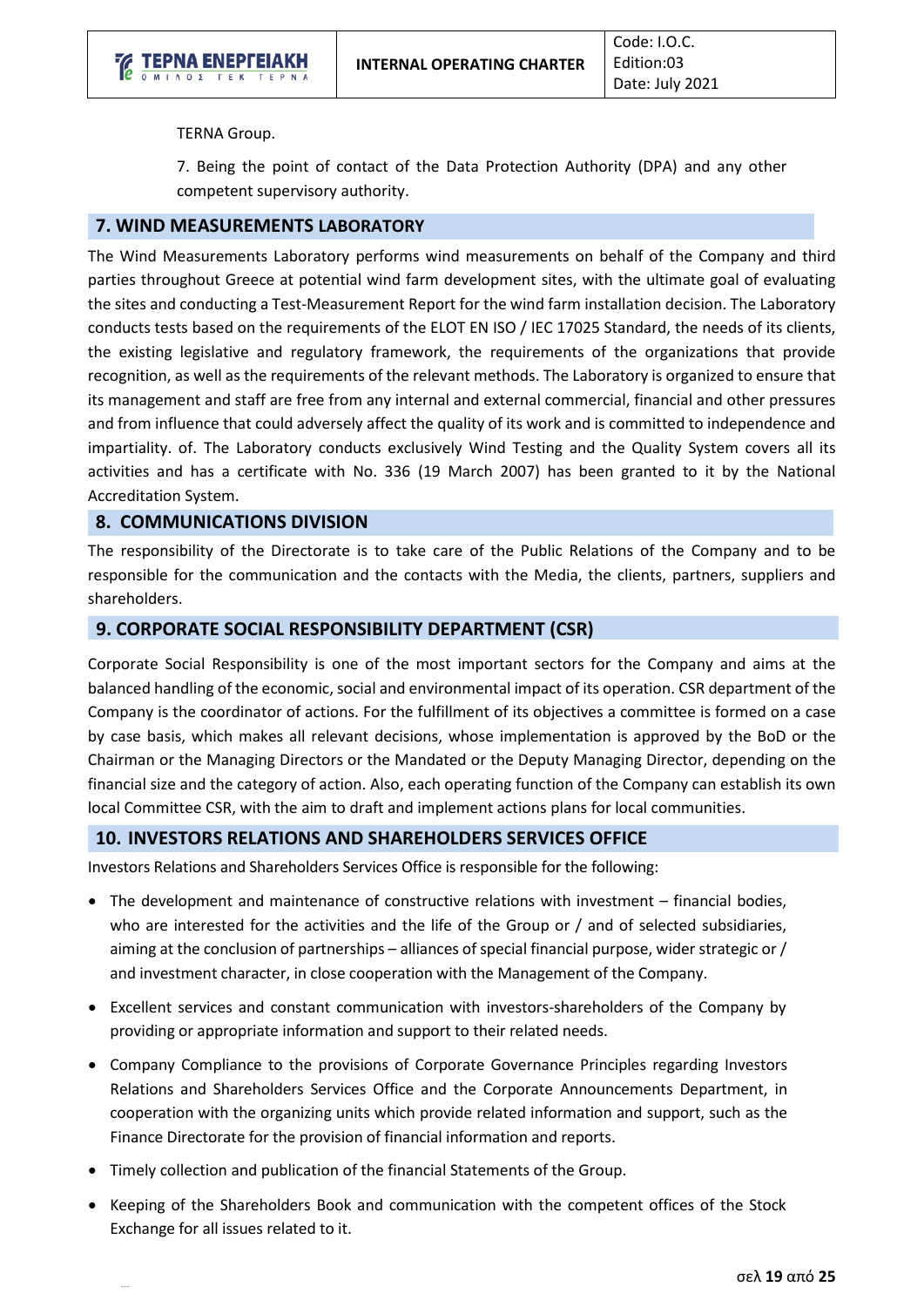- Developing of relationships and of climate of trust with the existing shareholders, prospective investors and investing community in general.
- Preparation of corporate announcements, stock exchange announcements and press releases related to Company's actions.
- Organising roadshows, conference and meeting with investors.
- Informing management and project leaders regarding the understanding of investors community against specific projects or activity.

Investors Relations and Shareholders Services Office also includes Corporate Announcements Department, which notifies public information through ATHEX, in order for such information to be published in the ATHEX daily price bulletin. Such information refers to facts which when published it is anticipated that they will influence the share price of the Company.

# **CHAPTER V: CODES, POLICIES AND PROCEDURES**

## <span id="page-19-0"></span>**1. CODE OF CORPORATE GOVERNANCE**

The Company has adopted and applies the Hellenic Corporate Governance Code (HCGC) of the Hellenic Corporate Governance Council (HCGC). The HCGC if the basis for the application of an integrated corporate governance system and it is adjusted to the constantly changing conditions of the financial, social and business environment of the Company. HCGC is uploaded on the website of the Company [\(www.terna-energy.com\)](http://www.terna-energy.com/) .

## **2. CODE OF ETHICS**

The Code of Ethics of the Company includes the fundamental principles, rules and values, which formulate the framework of corporate activities and define our daily conduct and practice. Our basic principles, our beliefs, our corporate culture, business ethics and, mainly, our voluntary ethical commitments are a critical pillar of the Company in all its activities, which remains unchanged over times. The Code of Ethics reflects and strengthens these fundamental principles and creates an agreed and transparent operating and conduct framework, which should be respected by us as well as by our partners, our subcontractors and our suppliers. The Code always reminds every one of the Company people of understanding the environment, in which he should be incorporated and the general corporate cooperating culture with the Company he should develop.

The Code of Ethics of the Company together with the rules of corporate governance and the policies, which apply, define the framework of its business operation. The contents of the Code is in compliance with the general principles which are provided for by International Regulations and Contracts, as well as by the international standard ISO 9001, ISO14001, ISO 45001, ISO 19600, ISO 37001, ISO 27001, ISO 50001 and SA 8000.

The conscious acceptance and application of the Code of Ethics applies over time and ensures the creation of a working environment which is based on the value system, which improvesthe mutual trust, transparency, cooperation, recognition, integrity, equal opportunities and improvement incentives which distinguishes the skills and the personality characteristics of each individual, contributes in the overcoming of personal and interpersonal difficulties, promotes innovation of thoughts and actions based on the achievement until today and finally it creates a sense of security and meritocracy for all the employees in a modern environment.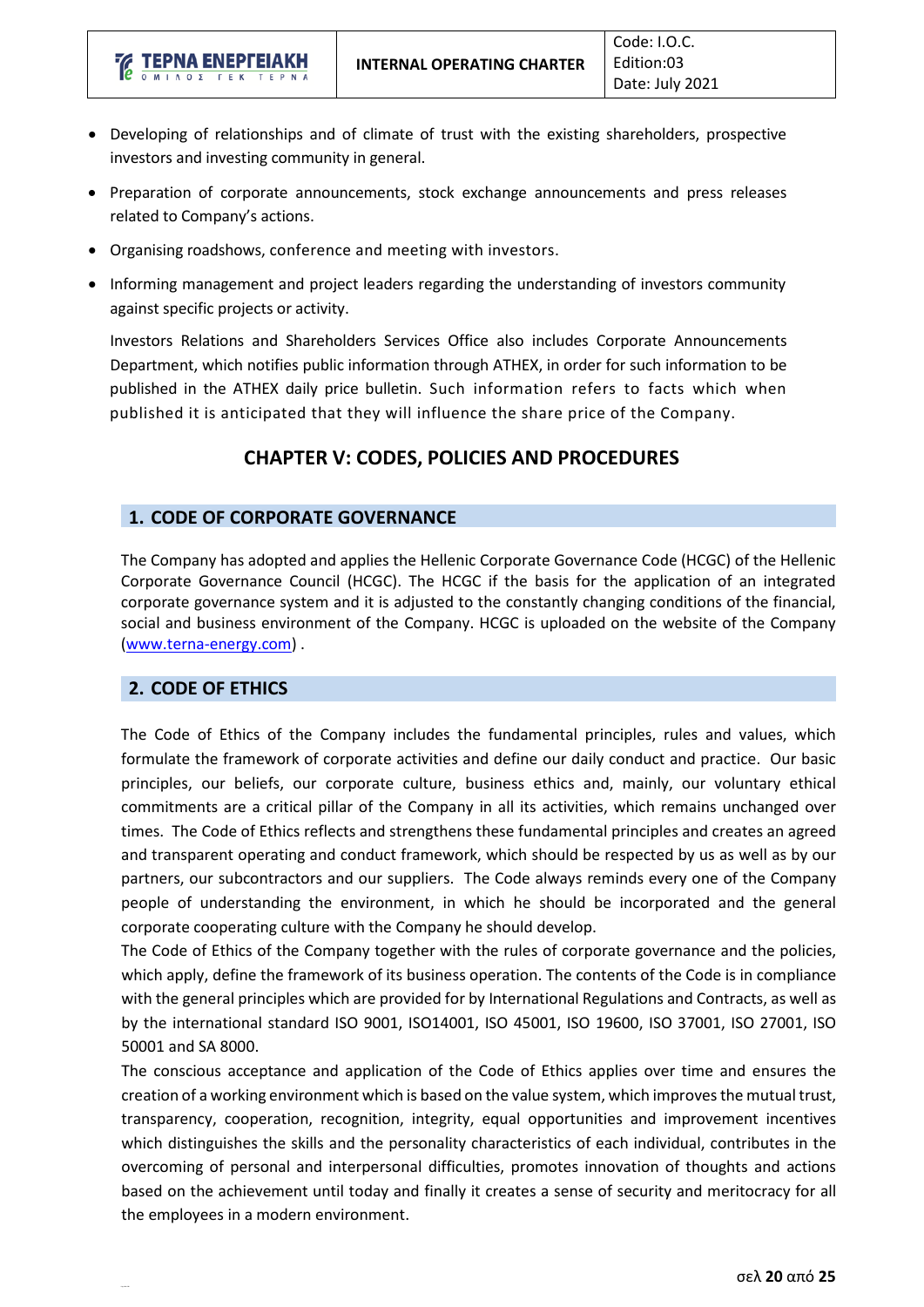

# **3. POLICIES & PROCEDURES**

# <span id="page-20-0"></span>**3.1 Table of Policies and Procedures**

| AA             | <b>Object of Policy/ Procedure</b>                                                                                                                                                                                                                                                                                                  |  |  |
|----------------|-------------------------------------------------------------------------------------------------------------------------------------------------------------------------------------------------------------------------------------------------------------------------------------------------------------------------------------|--|--|
| $\mathbf{1}$   | Procedure for the recruitment / selection of executives                                                                                                                                                                                                                                                                             |  |  |
| $\overline{2}$ | Procedure for the assessment of the performance of executives                                                                                                                                                                                                                                                                       |  |  |
| 3              | Procedure of compliance to the rules regarding the handling of inside information<br>(compliance of the members of the BoD, of executives and of individuals having close<br>relationships with them to the obligations provided by article 19 of Regulation EU<br>596/2014, as well as of the Company to Regulation (EU) 596/2014) |  |  |
| 4              | Procedure for ensuring the independence of the members of the Board of Directors and<br>re-evaluation of the conditions of independence                                                                                                                                                                                             |  |  |
| 5              | Procedure of recognition of transactions with affiliated parties and compliance with the<br>applicable legislation                                                                                                                                                                                                                  |  |  |
| 6              | Policy for the prevention and handing of conflict of interest situations                                                                                                                                                                                                                                                            |  |  |
| $\overline{7}$ | Due diligence procedure (it includes the procedure for the prevention and handling of<br>conflict of interest situations)                                                                                                                                                                                                           |  |  |
| 8              | Regulatory Compliance & Corruption and Anti-Bribery Control Policy                                                                                                                                                                                                                                                                  |  |  |
| 9              | Manual of Regulatory Compliance Procedures                                                                                                                                                                                                                                                                                          |  |  |
| 10             | Policy for the periodic evaluation of Internal Control System                                                                                                                                                                                                                                                                       |  |  |
| 11             | Procedure for the periodic evaluation of the Internal Control System                                                                                                                                                                                                                                                                |  |  |
| 12             | Procedure for the training of members of the Board of Directors & executives                                                                                                                                                                                                                                                        |  |  |
| 13             | <b>Sustainability Policy</b>                                                                                                                                                                                                                                                                                                        |  |  |

#### **3.1.1 Procedure for the recruitment / selection of executives**

The Company has a procedure for the hiring of executives, which aims as the meritocratic, transparent and documented selection of the suitable candidates who will staff the Company based on their academic and professional qualifications and their abilities / skills.

The above procedure is applicable to all the Company executives. It is applicable whenever a vacancy comes up.

#### **3.1.2 Procedure of assessment of the performance of Executives**

The present procedure aims at the recording of the actions which should be made in the course of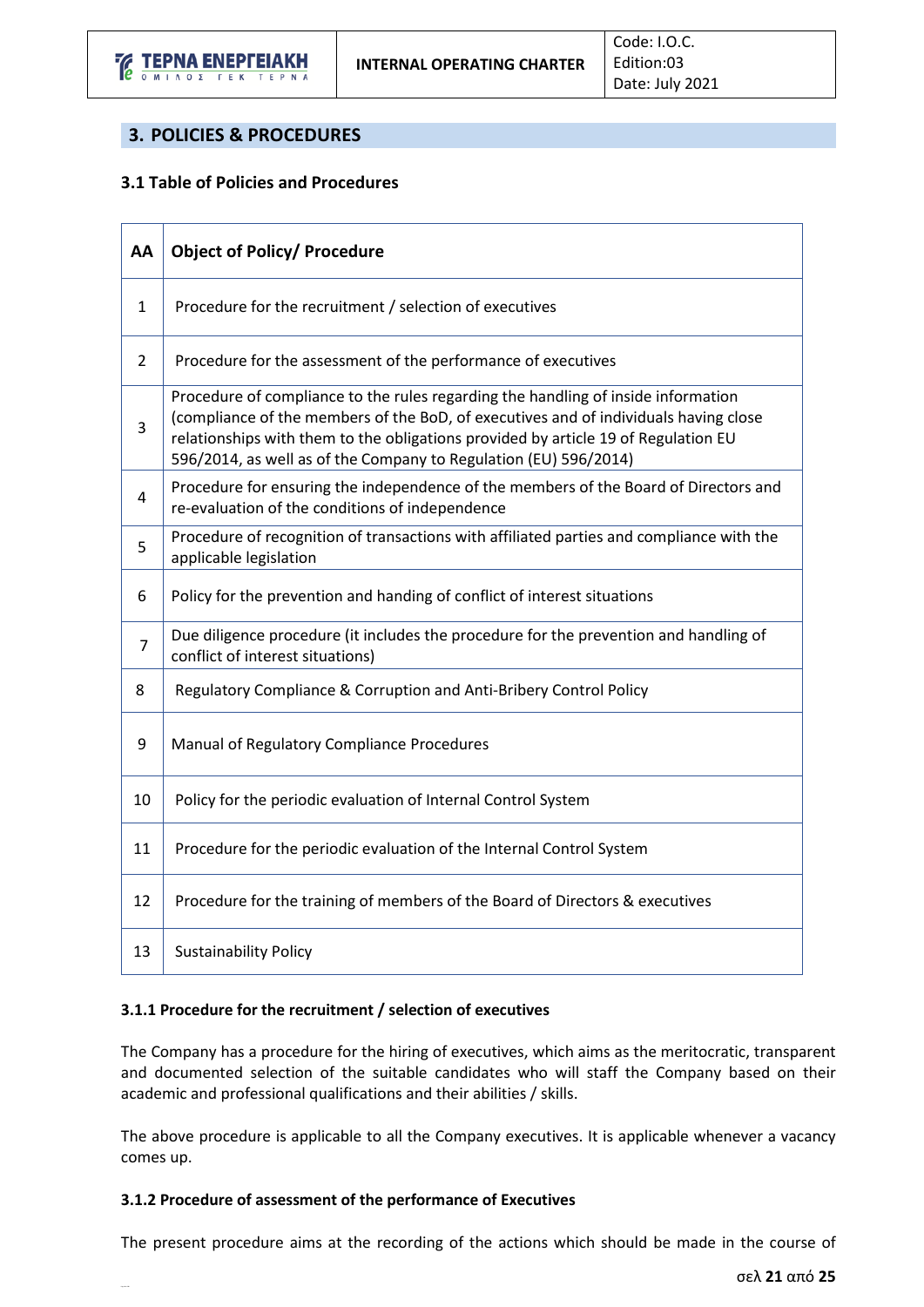assessing the performance of the Company executives.

#### **3.1.3 Procedure of compliance to the rules regarding the handling of inside information (compliance of the members of the BoD, of executives and of individuals having close relationships with them to the obligations provided by article 19 of Regulation EU 596/2014, as well as of the Company to Regulation (EU) 596/2014)**

The Procedure aims at recording the necessary actions in order for the required actions towards the competent authorities, as well as towards the Company and the investing public to be made, as provided for by the Regulation for Market Abuse.

#### **3.1.4 Procedure for ensuring the independence of the members of the Board of Directors and reevaluation of the conditions of independence**

The purpose of the procedure is to ensure the compliance of the Company with the current legislative and regulatory framework and in particular to confirm and ensure the following:

- That the independent non-executive members of the Board of Directors (BoD) satisfy the conditions of independence at the time of undertaking their duties and that they will continue to satisfy such conditions during their term of office,
- That the control of the fulfilment of independence conditions by the above BoD members can be carried out on a regular basis

## **3.1.5 Procedure of recognition of transactions with affiliated parties and compliance with the applicable legislation**

The procedure was drafted in the framework of the transparency and supervision of the Company transactions with affiliated parties. More specifically, it relates to the supervision on transactions with affiliated parties in the framework of the Company's compliance with the provisions of the applicable legislative and supervisory framework, which sets the criteria, which the Company is obliged to apply in order for such transactions to be legal.

#### **3.1.6 Policy for the prevention and handing conflict of interest situations**

The present Policy aims at defining the basic principles which should be followed by all Company staff regarding conflict of interest issues which affect or may affect the interest of the Company and of its affiliated companies, as well as of its clients, suppliers and partners.

#### **3.1.7 Due diligence procedure (it includes the procedure for the prevention and handling of conflict of interest situations)**

This Procedure describes the due diligence actions which are made by the Company regarding the following:

- · Cooperation with important partners
- · Participation in important projects and investments
- · Carrying out of transactions
- · Selection and management of personnel.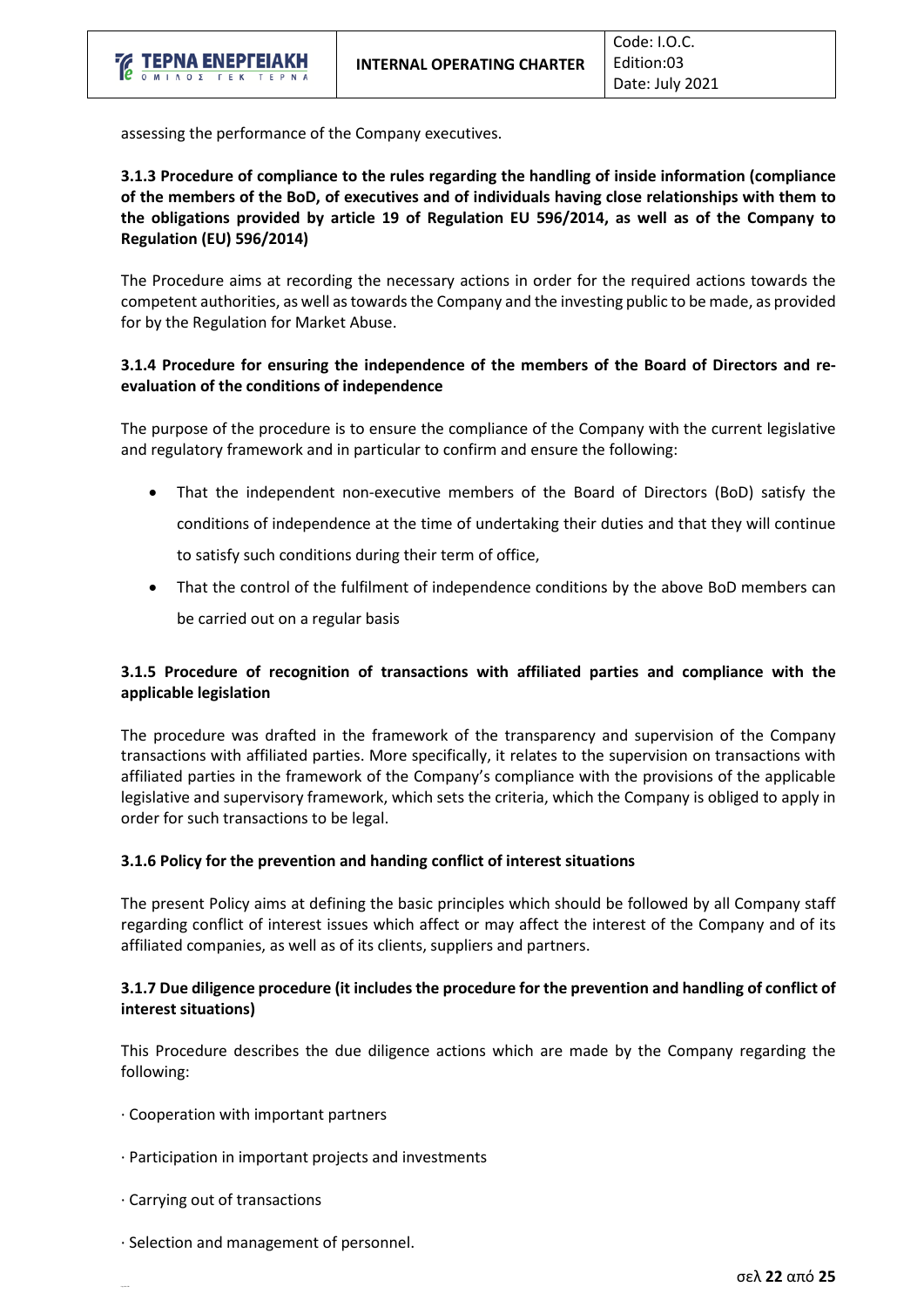#### **3.1.8 Regulatory Compliance & Corruption and Anti-Bribery Control Policy**

The present Policy aims at defining the basic principles which should be followed by all Company staff in relation to regulatory compliance issues, corruption and bribery.

#### **3.1.9 Manual of Regulatory Compliance procedures**

In the framework of the role of the Head of Regulatory Compliance the Company, having evaluated the complexity and the nature of its activities, adopts the manual of regulatory compliance procedures.

The manual describes the basic operations and internal procedures, which are applied by the Regulatory Compliance Unit, in order to ensure the timely and constant compliance of the Company to the valid legislative and regulatory framework, as well as to its internal document and the supervision of the degree of achievement of this goal.

#### **3.1.10 Policy for the periodic evaluation of Internal Control System**

The Company has adopted and applies Policy of evaluation of its Internal Control System (ICS), according to the legislative and regulatory requirements, as they are recorded in Law 4706/2020 and in the Decision of the Hellenic Capital Market Commission (HCMC) 1/891/30.9.2020.

The aim of the Policy if the periodic evaluation of the ICS of the Company so that it is constantly improved.

The competent Unit for the development and the update of the Policy is the Internal Audit Unit (IAU).

#### **3.1.11 Procedure for the periodic evaluation of the Internal Control System**

According to the legislative and regulatory framework, it is required that the evaluation of the internal Control System is performed either periodically (every three years) or on a case by case basis (following a decision of the HCMC) by an external evaluator.

The aim of the Procedure is to define the required actions in order to perform the periodic evaluation of the ICS and to ensure the compliance of the Company with the applicable legislative and regulatory framework and good practices.

#### **3.1.12 Procedure for the training of members of the Board of Directors & executives**

The aim of the Policy is to present the basic steps of the training system of the Company, mainly in relation to the planning and implementation of the training of the members of the BoD and of the executives. More specifically the training policy defines:

- A. The update of the new members of the BoD and new executives of the Company, emphasizing on issues of corporate culture, values and general strategy of the Company, before they undertake their duties through appropriate programs and introductory information meetings.
- B. The constant professional training of the existing members of the BoD and of the existing executives of the Company.

The aim of the training system of the Company, either for members of the BoD, or for executives, existing or new, is to obtain comprehensive knowledge of the operation of the Company, the clear understanding of the organizational structure, of the business model, the risk profile, of the financial and regulatory improvements in the sector of its activities on an international and national level and the improvement of the skills and institutional knowledge for the effective exercise of their duties on a constant basis and on a case by case basis, in the framework of corporate governance.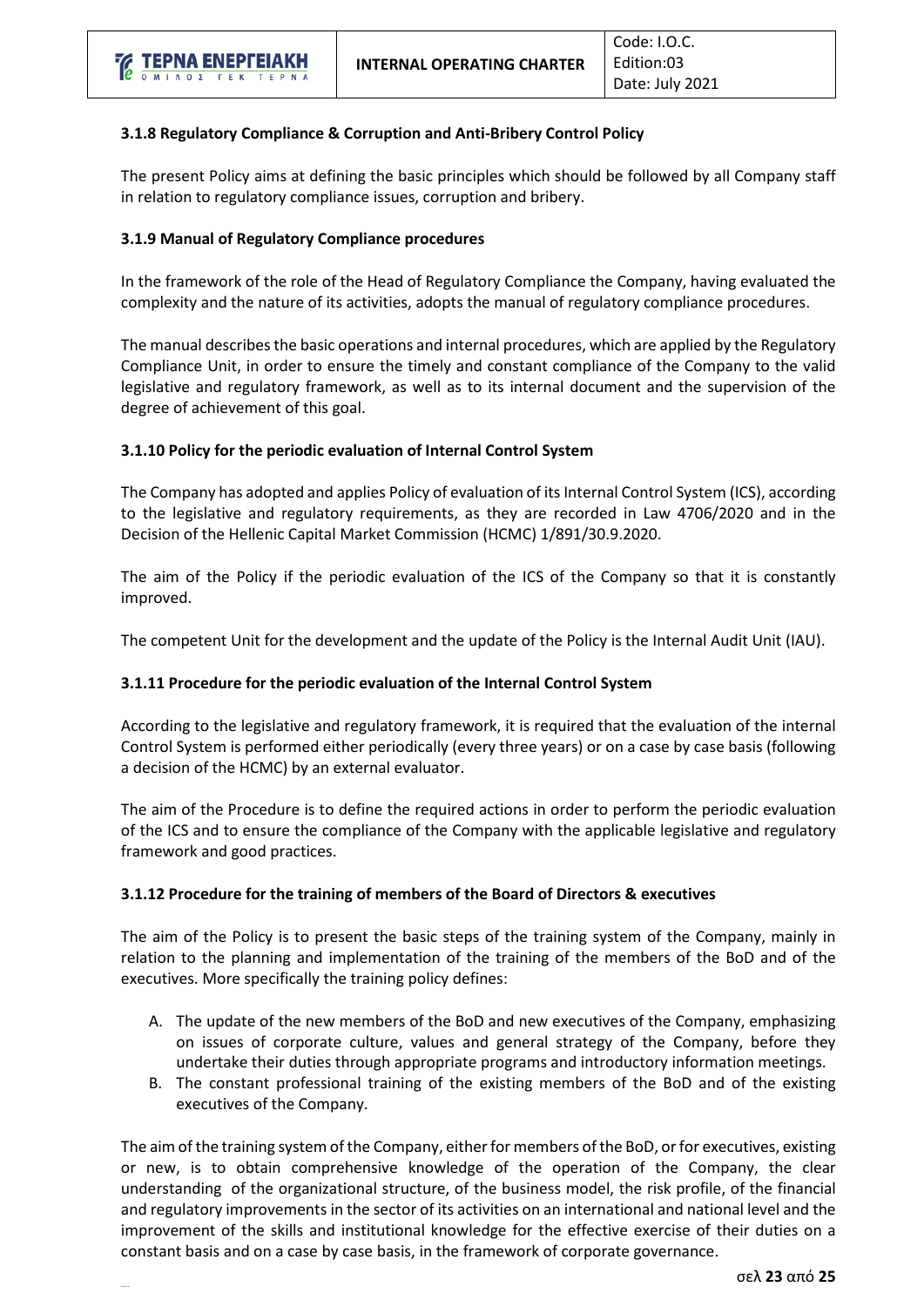## **3.1.13 Sustainability Policy**

The approach of the Group regarding Sustainability is based on the dialogue with interested parties, as well as on the recognition of the regular evaluation of the important financial, social and environmental influences of its activities. It aims at the enhancement of the positive influences and t the limitation of the negatives ones, through best practices, sustainable initiatives and reliable partnerships, looking forward to the constant improvement in favor of the shareholders, of the investors, of the employees and of the society.

The competent unit for the development and update of the present policy is the Directorate of Strategic Communication, Press office, CSR and Sustainable Growth.